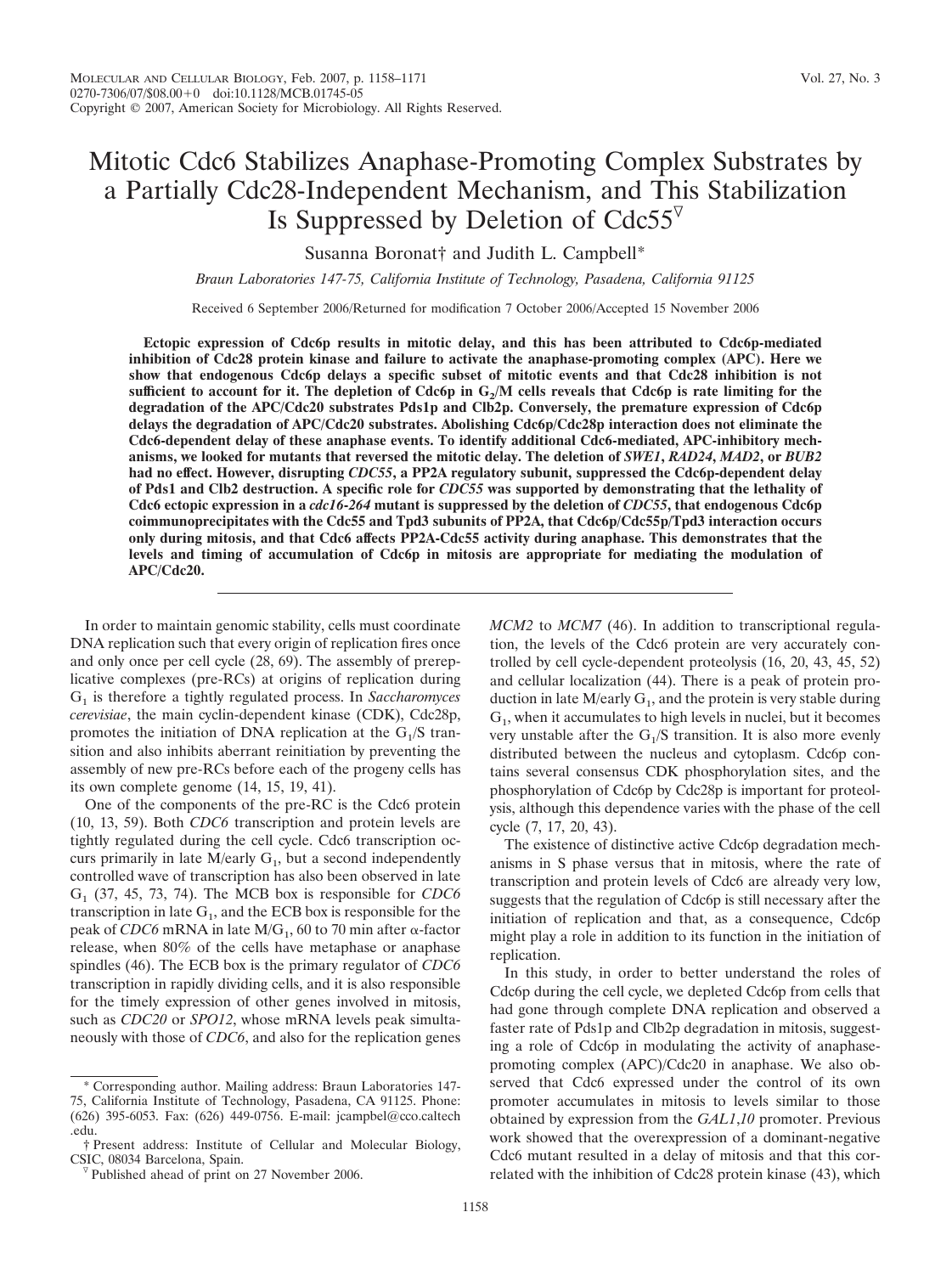is required for the activation of APC/Cdc20. Although this previous data suggests that endogenous Cdc6p could affect APC/Cdc20 by inhibiting Cdc28 protein kinase activity, our results suggest that there is an additional Cdc6-mediated mechanism. We find that the expression of two Cdc6 phosphorylation site mutants interferes with the APC by a mechanism that requires neither interaction with nor inhibition of Cdc28p or the activation of mitotic checkpoints. The second pathway of APC inhibition may involve PP2A phosphatase, since the mitotic delay induced by mutant Cdc6 proteins can be reversed by the disruption of the *CDC55* gene, a regulatory subunit of PP2A. In agreement with this hypothesis, we show that Cdc6p interacts with Cdc55p. In addition, the downregulation of PP2A-Cdc55, which occurs in normal cells, is not observed in cells devoid of Cdc6 in mitosis. We discuss a model that relates these results to the regulation of the APC by Cdc6 in a normal cell cycle.

### **MATERIALS AND METHODS**

**Strains and media.** Strains were derived from W303 (*mat***a** *ura3 trp1 leu2 his3 ade2*), with the exception of strains expressing hemagglutinin (HA)-tagged Cdc28p, which were derived from strain RJD635 (*mat***a** *ura3 leu2 trp1 pep4*::*TRP1 cdc28*::*CDC28-HA-HIS3 bar1*::*LEU2*), kindly provided by Ray Deshaies, California Institute of Technology, Pasadena, CA. A complete strain list with the relevant genotype is available upon request. Strain names used in individual experiments are provided in the figure legends.

W303 or RJD635 strains expressing myc-tagged Cdc6p under the *GAL1*,*10* promoter were obtained by integrative transformation using previously described plasmids (20). *swe1* $\Delta$ , *cdc55* $\Delta$ , and Clb2-HA-, p86/91-HA-, and Cdc55-HAtagged strains were obtained by the PCR gene replacement method using the plasmids pFA6a-His3MX6, pFA6a-3HA-His3MX6, and pFA6a-kanMX6 (36). *PDS1-HA* strains were obtained by transformation with a *PDS1(HA)3*::*TRP1* fragment from plasmid pSB56, a plasmid derived from pOC52 (kindly provided by D. Koshland, Carnegie Institution, Baltimore, MD) by replacing the *URA3* marker with the *TRP1* marker. The disruption of the *MIH1* gene was carried out by transformation with a *mih1*::*LEU2* fragment from plasmid p119 (provided by P. Russell, Scripps Institute, La Jolla, CA). Gene-disrupted strains were detected by their specific phenotypes and/or PCR. Epitope-tagged strains were identified by Western blotting.

Strains with *CDC6* under the control of the *MET* promoter (K4055; *mat***a** *leu2 his3 ade2 GAL cdc6*::*hisG trp1*::*TRP1-MET-CDC6*) were obtained from Kim Nasmyth and further modified by tagging the chromosomal copies of several genes as described above. *CDC6* and mutant *CDC6* expressed under its own promoter and myc tagged at the C terminus were introduced by transformation with a CEN plasmid or an empty vector.

Cells were routinely grown in 2% glucose selective media, YPRaf (2% raffinose) and YPRaf-Gal (2% raffinose plus 2% galactose) or yeast extract-peptonedextrose (2% glucose). Cell plating dilution assays were carried out on selective plates containing raffinose plus either 2% galactose or 0.02% galactose, obtaining identical results (not shown). For experiments involving liquid cultures of *cdc55* strains, YPSuc (2% sucrose) was used instead of YPRaf, since the latter does not support the growth of these strains.

**Plasmids.** Plasmids expressing wild-type Cdc6 and Cdc6 phosphorylation site mutants under the control of the *GAL* promoter have been described previously (21). CDK phosphorylation sites were substituted for alanines as follows: *CDC6* A-C (T7A, T23A, and S43A), *CDC6* F (S372A), *CDC6* E+F (S354A, T356A, T370A, T371A, and S372A), *CDC6* A-C+F (T7A, T23A, S43A, T370A, T371A, and S372A), and *CDC6* A-F (T7A, T23A, S43A, and S372A). *CDC6* AN lacks the N-terminal amino acids 8 to 48. To express *CDC6* and mutant *CDC6* under the control of its own promoter, a cassette containing myc-tagged *CDC6* and the *CDC6* terminator was excised from the *GAL* plasmids and cloned in a CEN vector containing the *CDC6* promoter. To construct plasmids expressing Cterminally deleted Cdc6, we obtained PCR fragments encompassing *CDC6* from residue 1 to residue 401, 428, or 494 and having BamHI and SpeI restriction sites at their 5' and 3' ends, respectively. These PCR fragments were cloned into the BamHI-SpeI sites of plasmids derived from pRS306 and pRS315 containing the *GAL1*,*10* and the *CDC6* promoters, respectively, and eight myc tags.

**Cell cycle experiments.** Early-exponential-phase cells were incubated with 10  $\mu$ g/ml  $\alpha$ -factor for 2.5 h. To release cells from the arrest, cells were harvested and washed once with twice the volume of supernatant and released in twice the original volume of fresh medium. For each time point, 2 ml of the culture was sampled; 1 ml was processed for flow cytometry, and the other was processed for immunoblotting as described previously (20). Samples were electrophoresed on sodium dodecyl sulfate-polyacrylamide gel electrophoresis (SDS-PAGE), transferred onto Hybond ECL membrane (Amersham) using a semidry transfer system (Bio-Rad), and blocked with 5% dry milk. Before detection with antibodies, all membranes were routinely stained with Ponceau S to check for equal loading and transfer. The detection of myc-tagged Cdc6 was performed using the monoclonal antibody 9E10, and for the detection of HA-tagged proteins, we used the monoclonal 12CA5 antibody. We used the enhanced chemiluminescence reagents according to manufacturer's instructions. All experiments were performed at least two times with results equivalent to those presented. The staining of microtubules was performed as described previously (18) using rat anti-tubulin antibody (clone YOL1/34). Fluorescence images were collected using a Carl Zeiss Axiophot FL microscope with a  $63\times$  objective and an Olympus DP70 camera. At least 200 cells were counted for each time point.

**Immunoprecipitation and PP2A-Cdc55 phosphatase assay.** Yeast extracts were prepared as described previously (20), except that the resuspension buffer was 150 mM NaCl and phosphatase inhibitors (50 mM NaF, 5 mM  $\text{Na}_4\text{P}_2\text{O}_7$ , and  $0.1$  mM Na<sub>3</sub>VO<sub>4</sub>) were included. A total of 2 mg of protein for strains expressing wild-type Cdc6p or an empty vector was typically incubated in the resuspension buffer in a final volume of 0.25 ml with  $\sim$ 20 µg of the appropriate antibody. In experiments involving extracts from cells expressing endogenous Cdc6p, we used 5 mg of total extract. After 1 h at 4°C with rotation, 100  $\mu$ l of a 50% slurry of protein A-Sepharose was added and incubated for one more hour at 4°C with rotation. Immunoprecipitates were washed six times in the same buffer (four times with the same buffer and two times with the same buffer but with 250 mM NaCl to immunoprecipitate Cdc55p) and released from protein A by boiling for 10 min in  $1 \times$  SDS-PAGE loading buffer. Samples were subjected to SDS-PAGE and transferred to ECL membranes, and proteins were detected with the 12CA5 (for HA-tagged proteins), 9E10 (for Cdc6-myc), or Tpd3 antibody as described above.

For phosphatase assays, protein extracts from strains having a chromosomal copy of *CDC55-HA* and either expressing myc-tagged *CDC6* from the *MET* promoter or carrying an empty vector (YSB393 or YSB534, respectively) were prepared as described above for immunoprecipitation, except that the extraction buffer did not contain phosphatase inhibitors. A total of  $100 \mu$ g of protein was immunoprecipitated with the anti-HA antibody to purify Cdc55-HA, and beads were washed four times with extraction buffer and two times with phosphatase buffer (50 mM imidazole, pH 7.2, 0.2 mM EGTA, 0.02%  $\beta$ -mercaptoethanol, 0.1 mg/ml bovine serum albumin). The beads were then incubated with 45  $\mu$ l of phosphatase buffer and 5  $\mu$ l of a specific phosphopeptide, RRA(pT)VA, provided with a serine/threonine phosphatase assay kit (Promega, Madison, WI). Reactions were allowed to proceed for 30 min at 30°C and stopped by incubation on ice. Supernatants were collected, transferred to a 96-well plate, mixed with 50 l of the molybdate dye provided with the kit, and incubated at room temperature for 15 min. The total amount of phosphate was determined by reading the absorbance at 600 nm of the molybdate-malachite green-phosphate complex using a Victor<sup>3</sup> Wallac spectrofluorometer (PerkinElmer, Inc., Wellesley, MA). Cdc55 recovered from the beads was quantified by Western blotting using a Personal FX scanner (Bio-Rad) and used to normalize the PP2Ase enzymatic activity.

## **RESULTS**

**Cdc6 plays a role in mitosis before mitotic exit.** We reported several years ago that the ectopic expression of one Cdc6 phosphorylation site mutant (Cdc6 F) (see Fig. 2A) was lethal in a *cdc16* background, and we suggested that Cdc6p might inhibit the APC (20). Two major events, the metaphase-toanaphase transition and mitotic exit, occur sequentially in mitosis (reviewed in references 25, 30, and 72). In the metaphase-toanaphase transition, chromatids are aligned and begin to separate to opposite poles of the cell. This event is triggered by APC/Cdc20-dependent degradation of the securin protein Pds1, which serves both as a marker for the onset of mitosis in our studies as well as a marker for APC/Cdc20 activity (11, 66,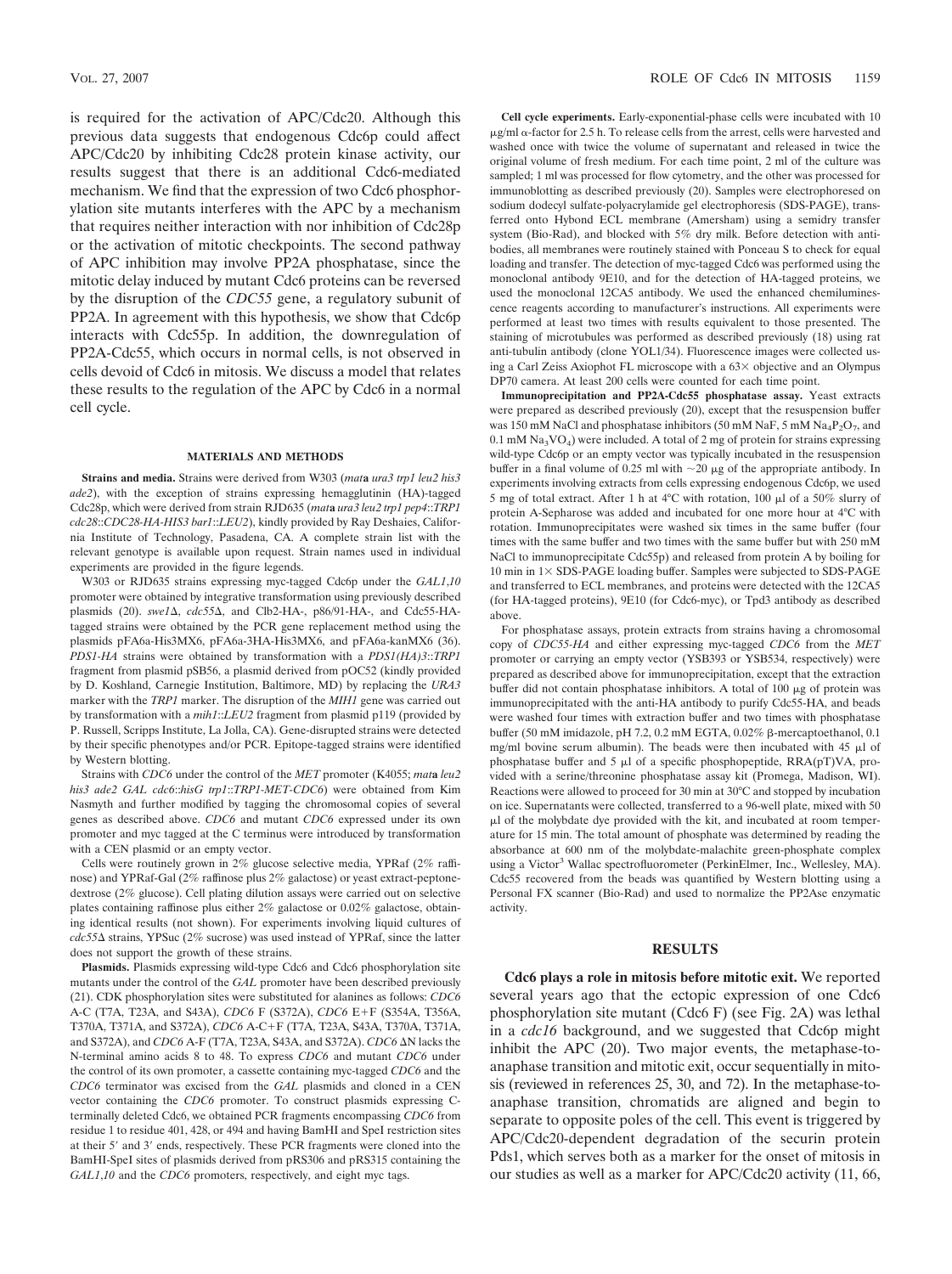

FIG. 1. Steady-state levels of Cdc6p through the cell cycle. (A) Yeast cells with a copy of *MET-CDC6* and another copy of myc-tagged *CDC6* expressed under its own promoter (YSB75) and containing a chromosomal copy of Pds1-HA (YSB441) or Clb2-HA (YSB407) were grown in synthetic medium and arrested with  $\alpha$ -factor. Cells were released in rich medium, and samples were taken at 20 min after release and, from then on, every 5 min to be processed for immunoblotting. α-Factor was readded 60 min after release to prevent entry into a new cell cycle. For a comparison of levels of Cdc6 expressed from its own promoter with those reached by *GAL* overexpression, we measured the levels of Cdc6 F in cells arrested with  $\alpha$ -factor in YPRaf medium, treated with galactose for 15 min, and released in YPRaf-Gal. Note that four times less protein was loaded in gels from cells expressing *GAL*-myc-Cdc6 F than in endogenous myc-Cdc6. (B) Advancement of Pds1 and Clb2 degradation by reduction in Cdc6 levels. Yeast cells with a copy of *MET-CDC6* and another copy of myc-tagged *CDC6* expressed under its own promoter (YSB75) or an empty vector (YSB431) and containing a chromosomal copy of Pds1-HA (YSB441 and YSB442), Clb2-HA (YSB407 and YSB408), or Clb5-HA (YSB410 and YSB411) were grown in synthetic medium without methionine and arrested with  $\alpha$ -factor. Cells were released in synthetic medium without methionine, and 30 min after release, methionine was added. At the indicated times, samples were taken to be processed for immunoblotting and flow cytometry. --Factor was readded 70 min after release to prevent reentry into another cell cycle. Notice that for panel A, cells were released in rich yeast extract-peptone-dextrose medium and, in panel B, they were released in synthetic medium. Therefore the peak of accumulation of Cdc6p is slightly delayed in panel B.

67). APC/Cdc20 is also involved in the degradation of Clb5p (54) and in a first round of Clb2p degradation contributing to an initial decrease in Clb/Cdc28 protein kinase activity (34, 63, 71). The second mitotic event, exit from mitosis, involves the degradation of Clb2p in an APC/Cdh1-dependent manner (23, 26, 27, 58, 60). The resulting global decrease in Clb/Cdc28 activity finally leads to mitotic exit.

In order to test the hypothesis that Cdc6p affected the APC, we first analyzed the steady-state level of Cdc6p through a single cell cycle and compared it to the profile of the two well-characterized mitotic markers: Pds1p and Clb2p. We constructed yeast strains that expressed C-terminally tagged myc-Cdc6p under the control of its own promoter and that contained a chromosomal copy of Pds1 or Clb2 tagged with HA. We monitored the levels of myc-Cdc6p, Pds1p-HA, and  $Clb2p-HA$  in cells released from  $\alpha$ -factor arrest to monitor the metaphase-to-anaphase transition. We observed a peak of myc-Cdc6p at 20 min after release, after which the levels decreased until around 65 min. Levels again increased, peaking at 80 min after release (Fig. 1A). Interestingly, myc-Cdc6p levels began to increase at exactly the same time when Pds1p-HA degradation began to be apparent, about 65 min after release from  $\alpha$ -factor and in the presence of high levels of Clb2p-HA. This pattern of expression of Cdc6 is entirely reproducible in replicate experiments and is in agreement with other recent data (2).

The cell cycle profile of Cdc6p levels shown in Fig. 1A suggests that Cdc6p is present at significant levels at a time when it could inhibit the APC/Cdc20 form of the APC, i.e., when Pds1 levels begin to decline. The timing of peak levels of Cdc6 is 80 min (Fig. 1A), whereas Pds1 degradation is apparent at 65 min after release, suggesting that APC inhibition would occur after initial activation of APC/Cdc20 and is more consistent with Cdc6p contributing to the shutoff of APC/ Cdc20 once it had functioned. According to this hypothesis, cells that are depleted of Cdc6p in mitosis should show a faster rate of degradation of APC/Cdc20 substrates compared to cells normally expressing Cdc6p. In order to test this prediction, we constructed yeast strains where *CDC6* expression was regulated by the repressible *MET* promoter and that had chromosomal copies of Clb5, Pds1, or Clb2 tagged with HA. In addition, they contained either an additional copy of *CDC6* under its own promoter or an empty vector. We grew these cells in the absence of methionine to allow growth of the cells with the empty vector and arrested them with  $\alpha$ -factor. Cells were released, and methionine was added to interrupt the expression of Cdc6 during the ensuing cycle. Notice that methionine was added not immediately after release, but 30 min later in order to allow sufficient Cdc6p synthesis from the *MET* promoter to support late  $G_1$  pre-RC assembly and DNA replication. We analyzed the levels of Pds1p-HA, Clb2p-HA, and Clb5p-HA in these cells. As predicted by our model, the time of onset of Pds1p-HA degradation is the same time in the absence of Cdc6p as in the presence of Cdc6p. However, in the presence of Cdc6, the degradation of Pds1p-HA and Clb2p-HA fails to go to completion (Fig. 1B). This result is verified and extended in Fig. 2. Since the depletion of Cdc6p allows Pds1p degradation to go to completion, this suggests for the first time that endogenous Cdc6p may be rate limiting for that degradation.

Although the presence or absence of Cdc6p did not affect the rate of degradation of Clb5p-HA, the lack of effect on Clb5p-HA degradation is easily explained when comparing its levels with those of myc-Cdc6p. By the time that Cdc6p levels peak (90 to 100 min after  $\alpha$ -factor release, under the growth conditions for Fig. 1B), most of Clb5p-HA has already been degraded. These results show not only that Cdc6p is expressed significantly before exit from mitosis (Fig. 1A) but also that it functions in an earlier step than exit from mitosis (Fig. 1B).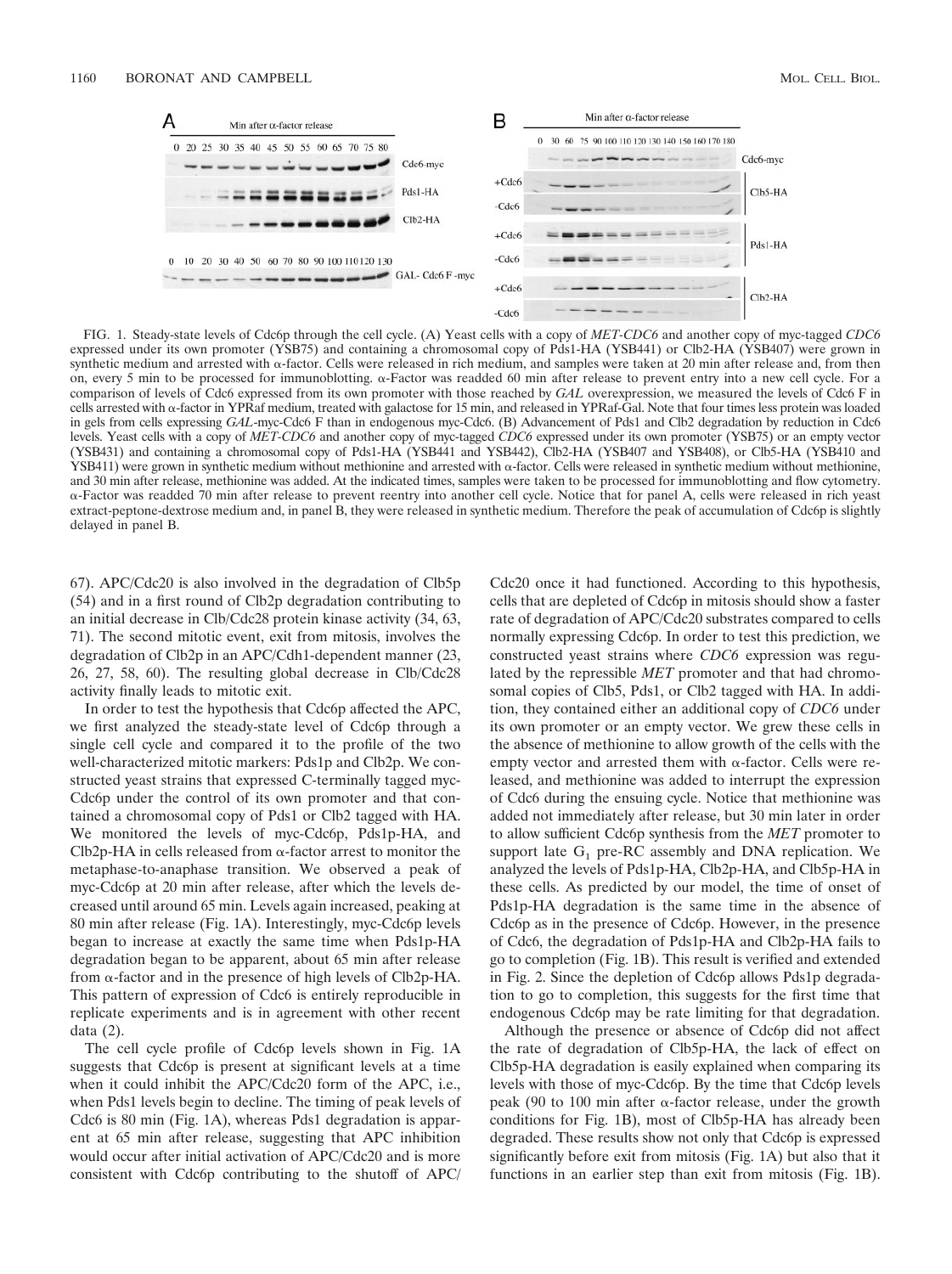

FIG. 2. (A) Schematic diagram of Cdc6 protein. Vertical lines represent CDK sites A to F, and the amino acid numbers at the top of the diagram are given for consensus threonines and serines. (B). Cell cycle delay of cells expressing myc-tagged wild-type and mutant Cdc6p. Cells growing logarithmically in YPRaf medium were transferred to 2% galactose-containing medium, and samples were taken for flow cytometry analysis at the indicated times. The strains used were YSB57, empty vector; YSB58, GAL-CDC6; YSB117, GAL-CDC6 A-C; YSB116, GAL-Cdc6 F; YSB60, GAL-CDC6 A-C+F; YSB61, GAL-CDC6 A-F; YSB62, GAL-CDC6 AN8-48; and YSB196, GAL-CDC6 AN8-48+F. (C) The degradation of cell cycle-regulated Pds1p and Clb2p is delayed in strains overexpressing Cdc6p. W303 strains expressing either the indicated myc-tagged mutant Cdc6 proteins from the *GAL1*,*10* promoter or an empty vector and expressing either HA-tagged Pds1p (upper panels) or HA-tagged Clb2p (lower panels) were grown in YPRaf to early log phase and arrested with  $\alpha$ -factor. After arrest, Cdc6p expression was induced by the addition of galactose. Fifteen minutes later, cells were washed and released from the arrest into YPRaf-Gal. Samples were taken at the time of release and every 10 min thereafter during a 130-min time course to be processed for immunoblotting to detect Pds1-HA and Clb2-HA. The Pds1-HA strains were YSB169, empty vector; YSB170, GAL-CDC6; YSB171, GAL-Cdc6 F; YSB306, GAL-CDC6 A-CF; YSB307, GAL-CDC6 A-F; and YSB308, GAL-CDC6 AN8-48. The Clb2-HA strains were YSB271, empty vector; YSB272, GAL-CDC6; YSB273, GAL-Cdc6 F; YSB274, GAL-CDC6 A-C+F; YSB275, GAL-CDC6 A-F; and YSB304, GAL-CDC6  $\Delta$ N8-48. wt, wild type. (D) Benomyl hypersensitivity of Cdc6 phosphorylation site mutants. W303 strains expressing either the indicated myc-tagged mutant Cdc6 proteins from the *GAL1*,*10* promoter or an empty vector, described in the legend for panel B, were grown in glucose-containing selective medium to stationary phase, serially diluted 10-fold, spotted in raffinose (as a control) and raffinose plus galactose plates containing  $5 \mu g/ml$  benomyl, and incubated at room temperature for 1 week.  $-$ , absence of;  $+$ , presence of.

Cdc6p does not appear to inhibit the triggering of mitosis since Clb5p degradation is normal and the onset of Pds1p degradation occurs with normal timing. Rather, Cdc6p appears to downregulate APC/Cdc20 after its execution point.

**Cell cycle delay in cells expressing stabilized Cdc6p.** In order to gain more insight into the mechanism by which Cdc6p could modulate APC/Cdc20 activity, we tested the ability of different Cdc6p mutants to inhibit APC/Cdc20. There are abundant data in the literature showing that ectopic expression of Cdc6p results in mitotic delay (3, 5, 43), and this delay depends on the time of expression of Cdc6p, but not on the levels of Cdc6p (5). We reasoned that we could induce the ectopic expression of Cdc6p and its mutants at the metaphaseto-anaphase transition by using the *GAL1*,*10* promoter. We could then monitor the effects on the APC/Cdc20, measured as a mitotic delay by flow cytometry or by the time of onset and extent of degradation of Pds1p and Clb2p. To validate our approach, we wanted to show that, in a situation of ectopic expression of Cdc6p in metaphase-to-anaphase cells, the levels of Cdc6p attained were similar to the maximum levels of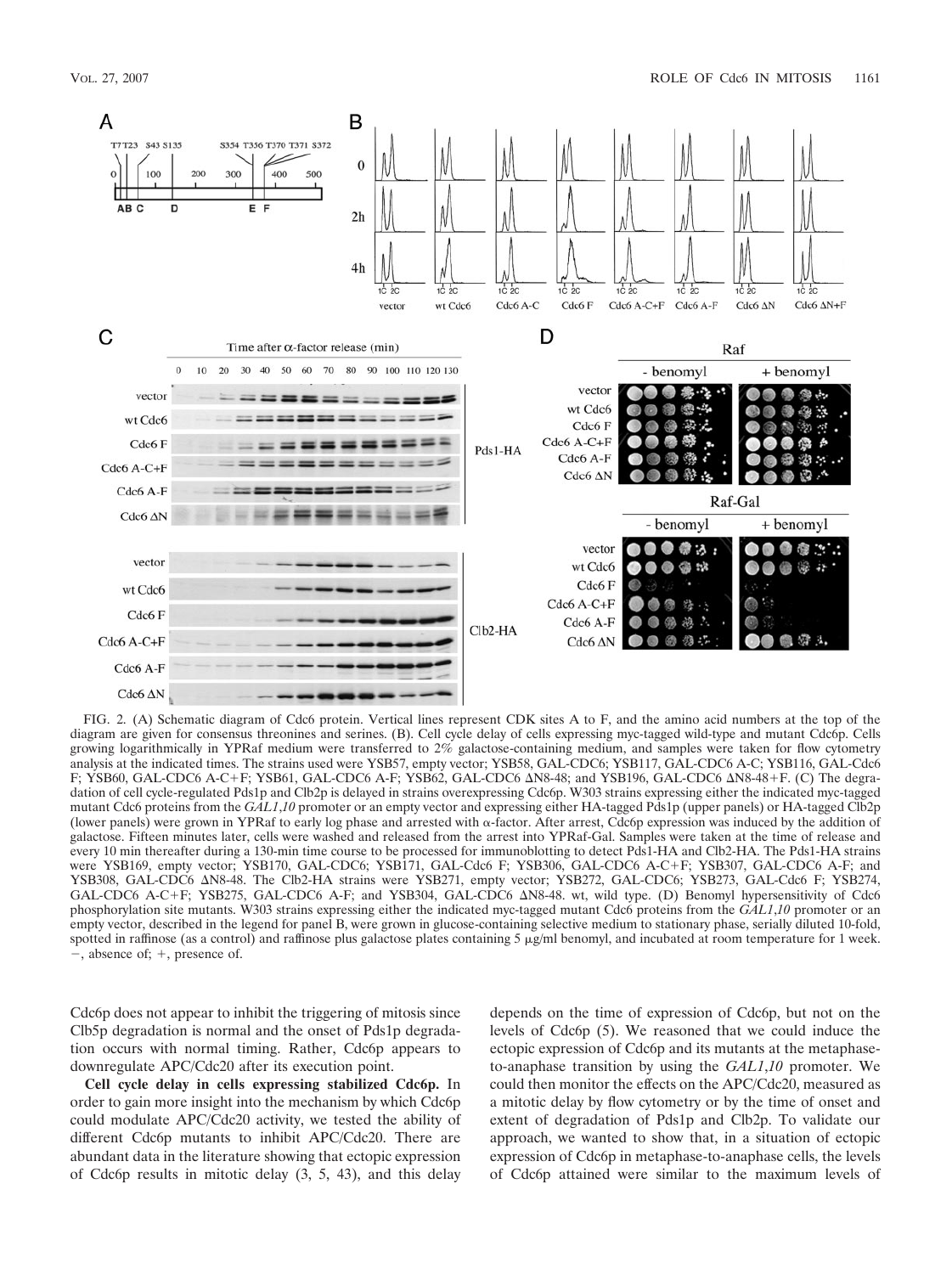Cdc6p expressed from its own promoter as shown in Fig. 1A. To that end, we measured the levels of a stabilized mutant, myc-Cdc6p F (21). We expressed myc-Cdc6 F from the *GAL1*,*10* promoter in cells treated with galactose for 15 min during  $\alpha$ -factor arrest and released them from the arrest in the continuous presence of galactose. We observed that at 60 min after release, i.e., at the metaphase-to-anaphase transition (Fig. 1A), the levels of myc-Cdc6p F were similar to the peak of myc-Cdc6p expressed from its own promoter (Fig. 1A, compare the 70-to-80-min time points in the upper panel with the 60-min time point in the lower panel). Similar results comparing the levels of Cdc6p expressed from its own promoter with those of other stabilized Cdc6 mutant proteins have been described in the literature (40). Thus, *GAL*-induced expression at metaphase to anaphase is at the same level eventually reached by wild-type Cdc6p somewhat later in mitosis. This level of *GAL*-induced Cdc6p is sufficient to lead to mitotic delay, as we will show below. These results suggest that expressing Cdc6p from the *GAL1*,*10* promoter is a valid approach to studying a physiologically significant mechanism by which the Cdc6p might downregulate APC/Cdc20 activity.

Cdc6p contains at least six SP or TP motifs that could potentially serve as CDK phosphorylation sites (A to F), three at the N terminus and three at the C terminus (Fig. 2A). The mutation of all these sites, a subset of them, or just one site at the C terminus (Cdc6 F) into unphosphorylatable sites results in the stabilization of Cdc6p (7, 17, 20, 43). We tested the effect of expressing these stabilized mutant proteins under the *GAL1*,*10* promoter on cell growth. Cells containing the endogenous *CDC6* gene and C-terminal, myc-tagged derivatives of either wild-type *CDC6* or mutant *cdc6* under the control of the *GAL1*,*10* promoter were grown in the presence of galactose for 4 h. Flow cytometry shows that the expression of wild-type myc-Cdc6p and myc-Cdc6p sites A to C (myc-Cdc6p A-C) resulted in an accumulation of cells with a 2C content of DNA after 4 h in galactose (Fig. 2B), suggesting a delay in mitosis, as previously reported (5, 43). When myc-Cdc6p F, myc-Cdc6p  $A-C+F$ , or myc-Cdc6p  $A-F$  were expressed, the mitotic delay was stronger than that in the wild type or Cdc6p A-C since it was readily observed as early as 2 h after the addition of galactose and the remaining population of  $G_1$  cells was smaller than that observed for cells expressing wild-type Cdc6p. In conjunction with this strong mitotic delay, cells had abnormal cell morphology with hyperpolarized buds (not shown). The expression of myc-Cdc6p  $\Delta N$  (lacking the N-terminal amino acids 8 to 48 containing three Cdk phosphorylation sites [20]) or myc-Cdc6p  $\Delta N + F$  did not have an observable effect on the cell cycle or on cell morphology. These results suggest that the N terminus is an important component for the mitotic delay produced by the expression of C-terminal phosphorylation site mutants. This result does not contradict the reported effect of expressing Cdc6  $\Delta N$  as the sole source of Cdc6p in the cell, in which case, Cdc6  $\Delta N$  actually caused a significant mitotic delay (6) since wild-type endogenous Cdc6p is present in our experiments. Furthermore, that work addressed an event in mitotic exit and we will show below that the dominant phosphorylation site mutants are monitoring an earlier event.

To further characterize the effect of the different Cdc6p mutants in mitosis, we monitored the levels of Pds1p-HA and Clb2p-HA as cells progressed through the cell cycle after a  $\mathrm{G}_1$ 

arrest and release. Compared to control cells carrying an empty vector, where the minimum levels of Pds1p-HA occurred at 90 min after release, cells expressing wild-type myc-Cdc6p showed a delay of around 10 min in Pds1p-HA degradation and Pds1p-HA levels remained low for a longer time than those in the control cells (Fig. 2C, upper panel). The degradation of Clb2p-HA in cells expressing wild-type myc-Cdc6p was diminished compared to that in control cells. Clb2p-HA began to decay at about the same time as in cells with an empty vector, 100 min after release (Fig. 2C, lower panel), but levels did not continue to decline as they did in the control. Cells expressing the phosphorylation site mutants A-CF and A-F showed an even greater delay in Pds1p-HA degradation than did cells expressing wild-type myc-Cdc6p. In cells expressing myc-Cdc6p  $A-C+F$  and myc-Cdc6p  $A-F$ , minimum levels of Pds1p-HA were not attained until 110 and 120 min after release. These mutations also affected Clb2p-HA levels, which did not decrease during the entire time course of the experiment. Cells expressing myc-Cdc6p F showed extremely slow kinetics of Pds1p degradation, as Pds1p-HA levels did not decrease during the entire time course. In a similar manner, the levels of Clb2p remained undegraded and constant in cells expressing myc-Cdc6p F. As expected since there was no cell cycle delay, cells expressing myc-Cdc6p  $\Delta N$  showed normal oscillation in the timing of degradation and in the levels of both Pds1p-HA and Clb2p-HA. The delay and/or failure in Pds1p and Clb2p degradation indicates that the expression of Cdc6 phosphorylation site mutants results in a delay during both the metaphase-to-anaphase transition and the exit of mitosis. Since Clb2p degradation by the APC/Cdc20 is required for complete Clb2 proteolysis by APC/Cdh1 at the exit of mitosis, we cannot be certain from our results which step of the degradation of Clb2 is affected by the Cdc6 protein (34, 67, 71).

To gain more evidence that Cdc6 ectopic expression was affecting early mitosis, we tested the ability of cells expressing phosphorylation site mutants to grow in the presence of sublethal concentrations of the microtubule-depolymerizing drug benomyl, which triggers the spindle assembly checkpoint and transient inhibition of APC/Cdc20.

We found that benomyl did not have any effect in cells expressing wild-type myc-Cdc6p (Fig. 2D). However, it had a very strong inhibitory effect on the growth of cells expressing myc-Cdc6p  $A-C+F$ , myc-Cdc6p  $A-F$ , and myc-Cdc6p  $F$ . While the myc-Cdc6p F cells were compromised for growth in even the absence of benomyl, they are further inhibited by benomyl and the Cdc6p  $A-C+F$  and Cdc6p  $A-F$  are clearly supersensitive to benomyl. Our interpretation of these results is that benomyl treatment and ectopic expression of phosphorylation site mutants have additive effects in the inhibition of the APC/ Cdc20, resulting in a permanent arrest.

Pds1p is a primary target of the cell cycle checkpoint pathways that survey DNA integrity and the proper assembly and orientation of the mitotic spindle (9). Therefore, one possible explanation for the Pds1p degradation delay in cells expressing Cdc6p is that ectopic expression of Cdc6p triggers one of these checkpoints and arrests cells at the metaphase-to-anaphase transition. To investigate this possibility, we constructed null strains in genes involved in the DNA damage and spindle checkpoint pathways and tested whether they could suppress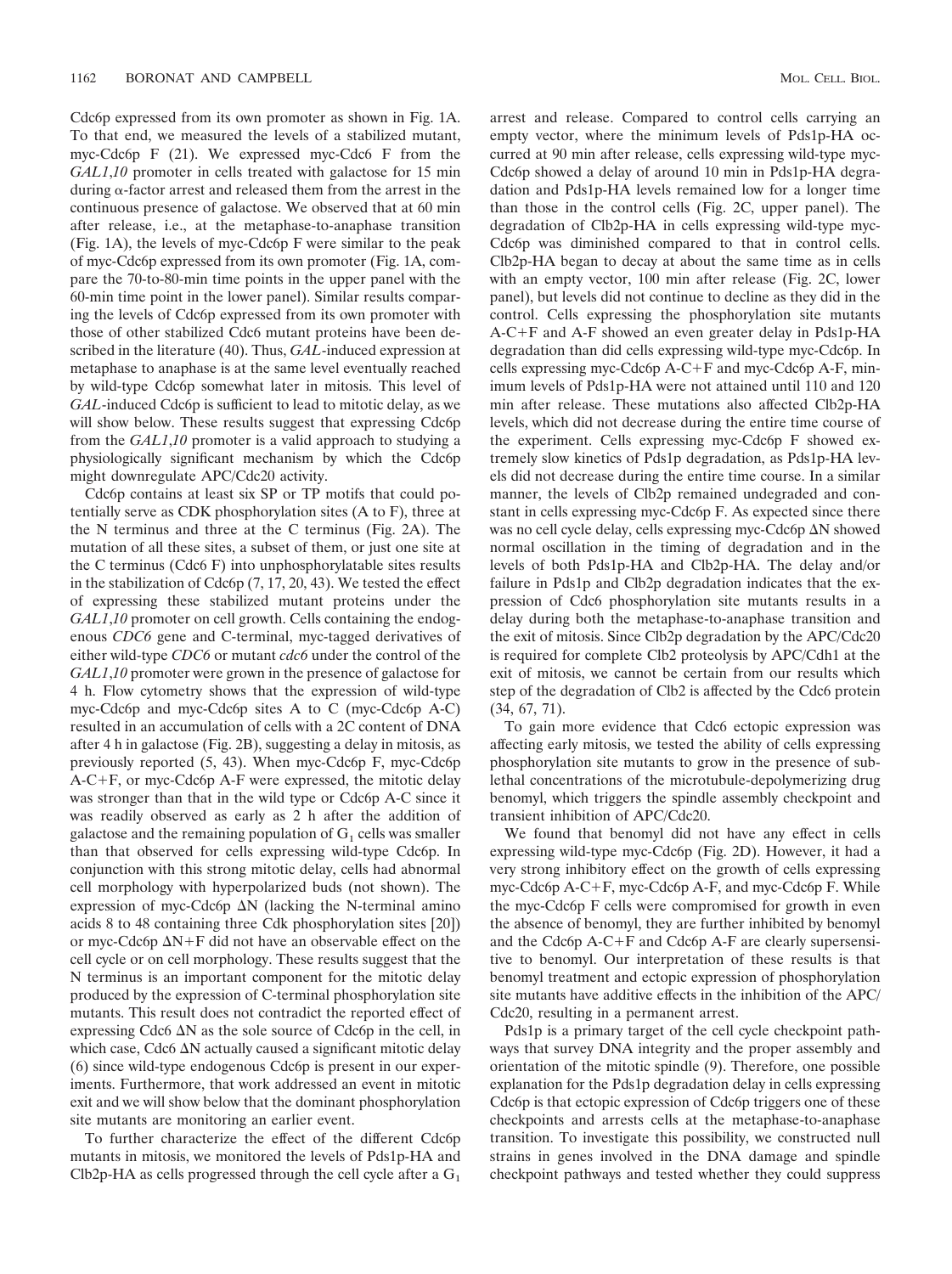the cell cycle defects. We did not observe the suppression of the delay in Pds1p-HA degradation or the extremely elongated cell morphology (not shown) in any of the strains tested ( $rad24\Delta$ ,  $mad1\Delta$ , and  $bub2\Delta$ ). These results suggest that the  $G<sub>2</sub>/M$  delay caused by ectopic expression of Cdc6p is not mediated by the DNA replication or the spindle checkpoint.

**Cdc28 activity in cells expressing different Cdc6p mutants.** The full activation of the APC at the metaphase-to-anaphase transition requires active Cdc28 protein kinase (49, 50). Since Cdc6p interacts with Cdc28 protein kinase through the N terminus (7, 21, 44, 64) and very high levels of Cdc6p may inhibit Cdc28 protein kinase activity (3, 21, 43), we hypothesized that stable Cdc6p mutants could result in an increased inhibition of the Cdc28 protein kinase activity and this would result in decreased APC activity. Such inhibition has been observed for another dominant-negative C-terminal mutant, *cdc6-d2* (T368M), which maps near to the site F (S372A) used in our studies (43). In addition, previous work from other groups showed that the overexpression of wild-type Cdc6p late in the cell cycle resulted in an accumulation of cells with a 2C content of DNA (5) and this delay in cell cycle progression was significantly increased when Cdc6p was expressed in a  $mih1\Delta$  background. Mih1p is a phosphatase that removes an inhibitory phosphate group at Tyr 19 in Cdc28p and an activator of Cdc28p (4, 51). Cells lacking *MIH1* have compromised Cdc28 activity. We wanted to know whether the disruption of the *MIH1* gene would also have an effect when the Cdc6 phosphorylation site mutants were expressed in the yeast background used in our studies. Figure 3A shows that the expression of wild-type myc-Cdc6p in cells defective for the *MIH1* gene results in a clear growth defect, and the expression of the Cterminal phosphorylation site mutant (myc-Cdc6p  $E+F$ ) results in lethality. However, the expression of the other phosphorylation site mutants does not have a greater effect than that observed in a wild-type background. Interestingly, the expression of wild-type Cdc6p in a  $mih1\Delta$  background produces the same elongated bud cell morphology observed in wild-type cells expressing mutant Cdc6p F (not shown).

To study the inhibition of Cdc28p by Cdc6p in more detail, we looked at the ability of Cdc6 phosphorylation site mutants to interact with Cdc28p and we performed coimmunoprecipitation assays. We used yeast strains that express Cdc28p tagged with the HA epitope from its natural promoter and induced the expression of myc-tagged Cdc6p with galactose. As shown in Fig. 3B, only wild-type myc-Cdc6p and myc-Cdc6p F were capable of interacting with endogenous Cdc28p. These are the same myc-Cdc6 proteins to which  $mih1\Delta$  strains are supersensitive, that is, strains with reduced Cdc28 activity (Fig. 3A). myc-Cdc6p A-C, myc-Cdc6p A-C+F, and myc-Cdc6p A-F, lacking three N-terminal phosphorylation sites, failed to coimmunoprecipitate with detectable levels of Cdc28p (Fig. 3B). Similar conclusions about the effects of these mutations on Cdc6p/Cdc28p interaction have been reached in in vitro studies using Cdc6 mutant proteins expressed in insect cells (64). The fact that phosphorylation site mutants were capable of producing a mitotic delay (Fig. 2) but only those with wild-type N-terminal sites were capable of binding Cdc28p and were lethal in a  $mih1\Delta$  background is the key evidence that the inhibitory interaction between Cdc6p with Cdc28p is not the exclusive mechanism for the mitotic delay.

More evidence was obtained by studying the Pds1p degradation kinetics in cells expressing myc-Cdc6p A-C from its own promoter and as the only source of Cdc6p (Fig. 3C), rather than from the *GAL1*,*10* promoter (Fig. 2B). Despite the fact that this mutant does not interact with Cdc28p, the degradation kinetics of both Pds1p-HA and Clb2p-HA are identical to those in cells expressing wild-type Cdc6p. These results suggest that there may be different pathways for the mitotic delay produced by different phosphorylation site mutants.

To directly analyze Cdc28p activity in vivo, we measured the phosphorylation state of the B subunit of DNA polymerase  $\alpha$ (p86/91; *POL12*), an in vivo substrate of the Cdc28 protein kinase (22). The inhibition of Cdc28p by the overproduction of Sic1p, a CDK inhibitor, results in the complete inhibition of the phosphorylation of p86 to p91 in nocodazole-arrested cells (12, 22). We constructed yeast strains that expressed *myc*tagged *CDC6* under the control of the *GAL1*,*10* promoter and that contained a single chromosomally integrated copy of *HA*tagged *POL12*. We induced the expression of wild-type or mutant Cdc6p with galactose in nocodazole-arrested cells. As expected from results of investigating the overexpression of *cdc6-d2* with a mutation in a nearby amino acid and which specifically prevents late  $G_2/M$  degradation of Cdc6p (43), myc-Cdc6p F had a small inhibitory effect on Cdc28 protein kinase activity since a band of p86 could be detected (Fig. 3D). Importantly, the expression of myc-Cdc6p  $A-C+F$ , which, like myc-Cdc6p F, results in Pds1p degradation delay and the accumulation of cells with a 2C content of DNA, did not result in a detectable inhibition of Cdc28p, as nonphosphorylated p86 was not present. This result indicates that, in nocodazole-arrested cells, only Cdc6 mutants that interact with Cdc28p are capable of inhibiting it, suggesting either that  $Cdc6p$  A-C+F does not inhibit Cdc28p at all or that it inhibits a different form of Cdc28p than the one present in nocodazole-arrested cells. More important, this shows that Cdc6 mutants that neither interact with nor inhibit Cdc28p can nevertheless cause a  $G<sub>2</sub>$ delay.

As described above, we and others have observed that the mitotic delay due to Cdc6p ectopic expression in  $G<sub>2</sub>$  is enhanced in a *mih1* $\Delta$  background. Although, in *S. cerevisiae*, the phosphorylation state of Tyr 19 on Cdc28p is not important in an unperturbed cell cycle (1, 57), it becomes important in conditions in which the actin cytoskeleton is perturbed (33, 38, 56). Under these conditions, the Swe1 protein kinase phosphorylates Cdc28p at Tyr 19 and the resulting inhibition of Cdc28 protein kinase prevents the entry into mitosis. Dephosphorylation by Mih1 phosphatase is then essential for entry into mitosis. Therefore, it is possible that Cdc28p inhibition by Cdc6p ectopic expression, if any, results from the stimulation of inhibitory phosphorylation of Tyr 19 by Swe1 protein kinase. If so, *swel* $\Delta$  yeast strains would be expected to suppress the mitotic delay due to *GAL*-induced Cdc6p expression.

To study this possibility, we performed cell cycle kinetic experiments monitoring the levels of Pds1p-HA in cells ectopically expressing myc-Cdc6p F in a  $swel\Delta$  background. These experiments were performed simultaneously with those shown in Fig. 2C and 4C, where a wild-type, isogenic strain carrying an empty vector was used as control for normal Pds1 degradation kinetics.  $swe1\Delta$  does not suppress the delay of Pds1p degradation (shown in Fig. 4C so that important controls are in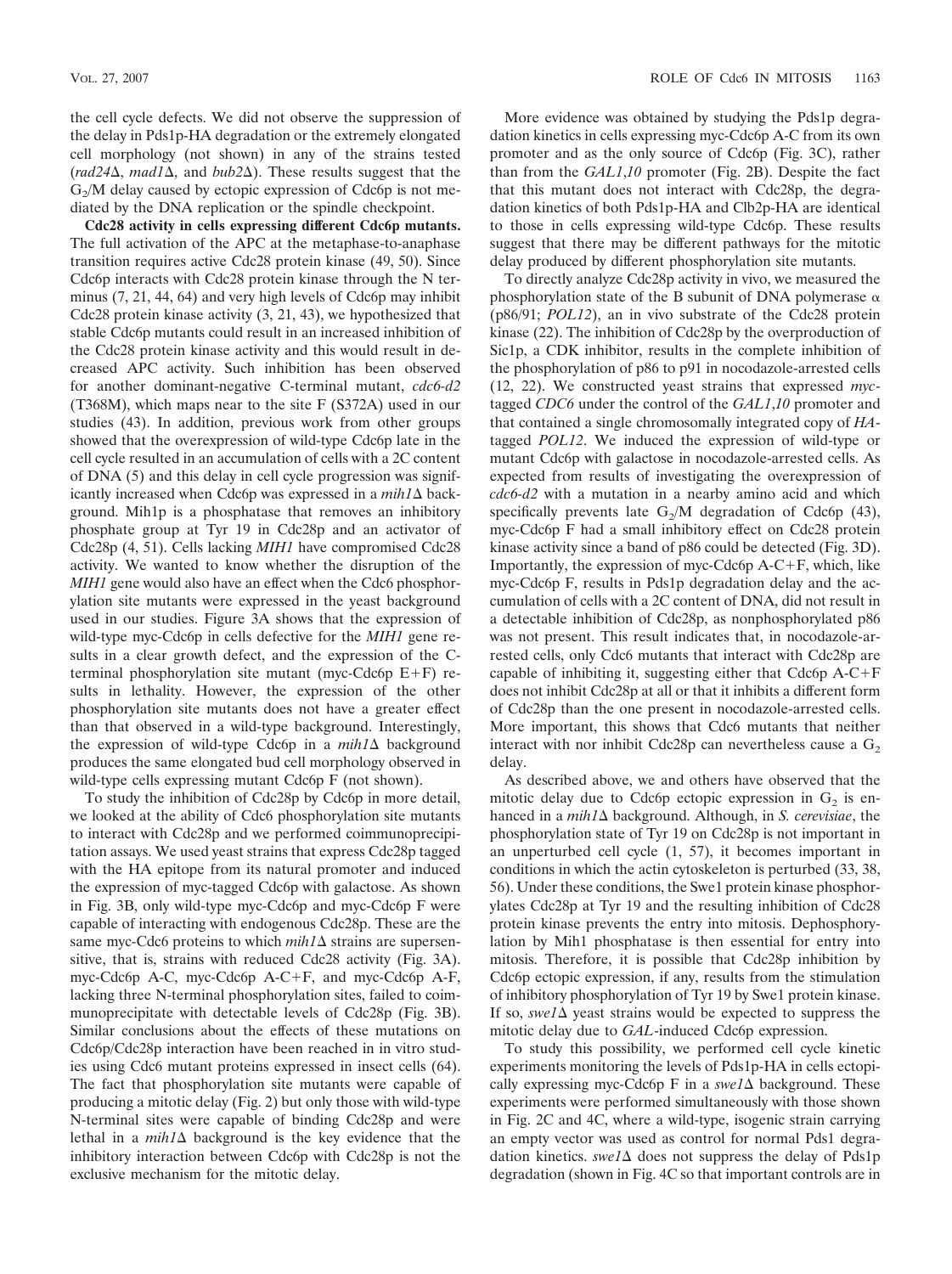

FIG. 3. (A) Lethality of Cdc6 phosphorylation site mutants in a *mih1*∆ background. W303 or isogenic *mih1*∆ (W303 *mih1*∆) strains expressing either the indicated myc-tagged mutant Cdc6 proteins from the *GAL1*,*10* promoter or an empty vector were grown in glucose-containing selective medium to stationary phase, serially diluted 10-fold, spotted in either raffinose (as a control) or raffinose plus galactose selective plates, and incubated at 30°C for 2 days. The *mih1* strains were YSB198, empty vector; YSB199, GAL-CDC6; YSB157, GAL-CDC6 EF; YSB201, GAL-CDC6 A-C+F; YSB202, GAL-CDC6 A-F; and YSB203, GAL-CDC6  $\Delta$ N8-48. (B) Interaction between Cdc6p and Cdc28p. Strains (YSB161, empty vector; YSB162, GAL-CDC6; YSB163, GAL-Cdc6 F; YSB164, GAL-CDC6 A-C; YSB166, GAL-CDC6 A-CF; and YSB167, GAL-CDC6 A-F) containing HA-tagged Cdc28p under the control of its natural promoter and expressing either the indicated myc-tagged mutant Cdc6 proteins from the *GAL1*,*10* promoter or an empty vector were grown in YPR to mid-log phase, and galactose was added to induce the expression of Cdc6p. After 2 h, total yeast extracts were prepared and subjected to immunoprecipitation (IP). The top panel corresponds to HA immunoprecipitates blotted with the 9E10 anti-myc antibody. The bottom panel corresponds to myc immunoprecipitates blotted with the 12CA5 anti-HA antibody. (C) Yeast cells with a copy of *MET-CDC6* and another copy of myc-tagged wild-type *CDC6* (YSB75) or *CDC6 A-C* (YSB133) expressed under its own promoter and containing a chromosomal copy of Pds1-HA or Clb2-HA were grown in synthetic medium without methionine and arrested with α-factor (the Pds1-HA strains were YSB441 and YSB478, and the Clb2-HA strains were YSB407 and YSB472). The cells were further treated as described in the legend for Fig. 1B. (D) Effect of wild-type and mutant Cdc6p overexpression on Cdc28 kinase activity. W303 strains (YSB359, empty vector; YSB360, GAL-CDC6; YSB361, GAL-CDC6 F; and YSB364, GAL-CDC6 A-C+F) containing HA-tagged p86/91 and expressing the indicated forms of myc-tagged Cdc6p under the *GAL1*,*10* promoter were grown to early log phase in YPRaf and arrested with nocodazole (Noc). After nocodazole arrest, galactose was added for 2.5 h and samples were taken to be processed for Western blotting to detect p86/91. wt, wild type.

the same figure). In addition,  $\frac{swe}{\Delta}$  did not suppress the extreme elongated bud morphology of cells expressing myc-Cdc6p F, myc-Cdc6p A-C+F, or myc-Cdc6p A-F (not shown). However,  $\textit{swel}\Delta$  did suppress the growth defects and the elongated phenotype of  $min1\Delta$  strains expressing wild-type *GAL*-

myc-Cdc6p and also the lethality of expressing *GAL*-myc-Cdc6p F in a  $mih1\Delta$  background (not shown). In summary,  $swe1\Delta$  is able to overcome only the effects of deleting *MIH1*, as expected, not those of expressing mutant Cdc6p from the *GAL1*,*10* promoter.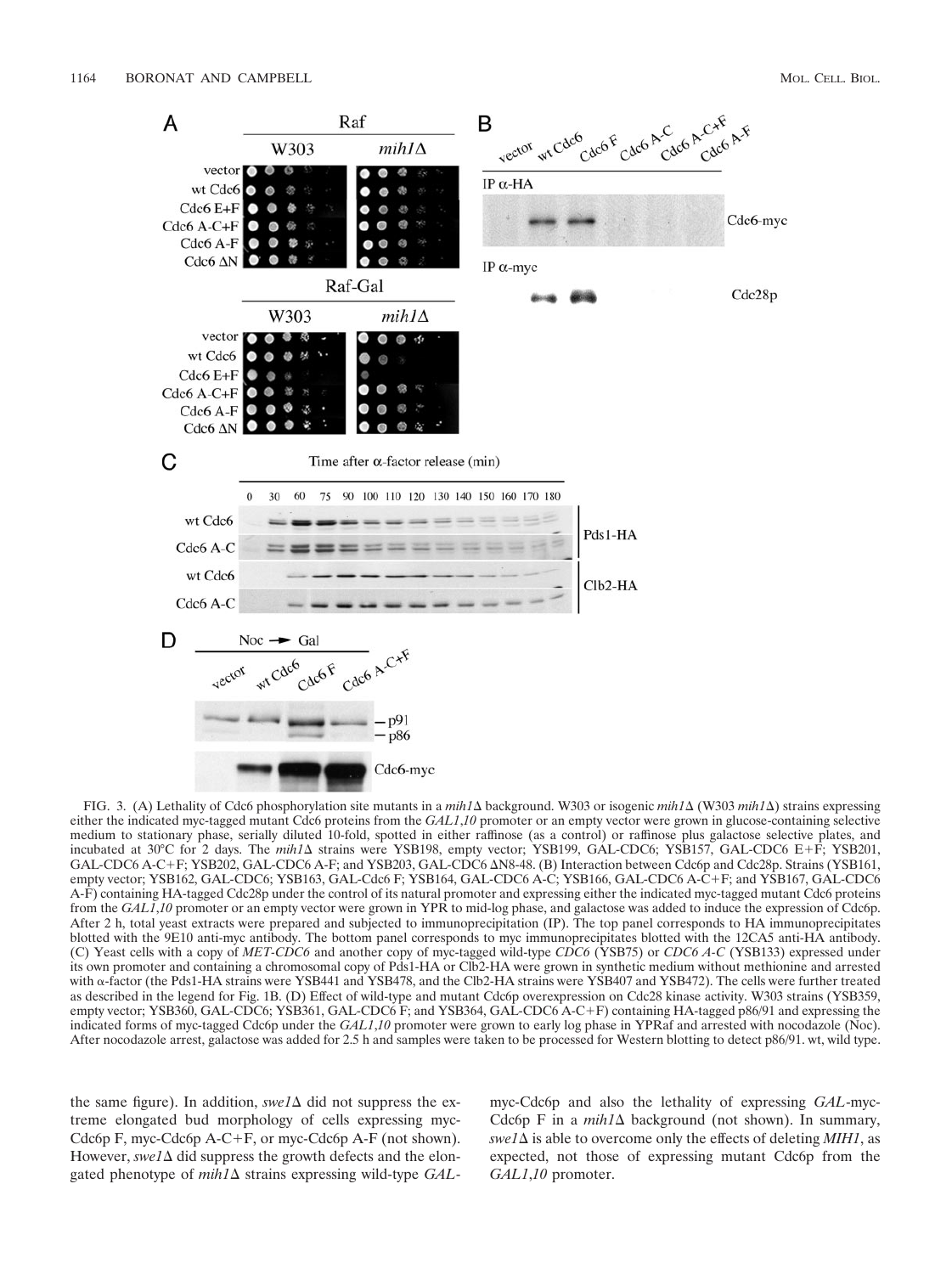

FIG. 4. Suppression of mitotic delay. (A) W303 and W303 *cdc55*  $\Delta$  cells expressing the indicated myc-tagged mutant Cdc6 proteins from the *GAL1*,*10* promoter and growing logarithmically in either YPRaf or YPSuc were transferred to 2% galactose-containing medium, and samples were taken for flow cytometry analysis at the indicated times. Flow cytometry profiles of normally cycling cultures (asynchronous; no galactose added) were also obtained. The *cdc55*<sup> $\Delta$ </sup> strains were YSB335, empty vector; YSB336, GAL-CDC6; YSB337, GAL-CDC6 F; and YSB340, GAL-CDC6 A-CF. (B) *cdc16*-*264* and *cdc16*-*264 cdc55* strains expressing either the indicated myc-tagged mutant Cdc6 proteins from the *GAL1*,*10* promoter or an empty vector were grown in glucose-containing selective medium to stationary phase, serially diluted 10-fold, spotted in either glucose (as a control) or raffinose plus galactose selective plates, and incubated at 30°C for 2 days. The *cdc16*-*264* strains were YSB172, empty vector; YSB173, GAL-CDC6; YSB176, GAL-CDC6 E+F; YSB177, GAL-CDC6 A-C+F; YSB178 GAL-CDC6 A-F; and YSB323 GAL-CDC6 AN8-48. The *cdc16*-*264 cdc55* strains were YSB416, empty vector; YSB417, GAL-CDC6; YSB418, GAL-CDC6 EF; YSB419, GAL-CDC6 A-CF; YSB420, GAL-CDC6 A-F; and YSB421, GAL-CDC6  $\Delta$ N8-48. (C) Wild-type (YSB169), *cdc55* $\Delta$  (strains described in the legend for panel A), and *swe1* $\Delta$ strains (YSB248) expressing the indicated myc-tagged mutant Cdc6 proteins from the *GAL1*,*10* promoter and expressing HA-tagged Pds1p were grown to early log phase in YPSuc (*cdc55*Δ) or YPRaf (*swe1*Δ) and arrested with α-factor. After arrest, Cdc6p expression was induced by the addition of galactose. Fifteen minutes later, cells were washed and released from the arrest into YPSuc-Gal or YPRaf-Gal. Samples were taken at the time of release and every 10 min thereafter during a 130-min time course to be processed for immunoblotting.

Altogether, these results show that the mitotic delay produced by ectopic Cdc6p expression might result from Cdc28p inhibition. However, the mechanism for this inhibition would be only partially explained by inhibitory interaction with Cdc6p as not all mutants that show the delay interact with Cdc28p. This also does not appear to be an effect of Cdc6p on stimulating Swe1-mediated inhibitory phosphorylation of Cdc28p since  $swe1\Delta$  does not reverse the mitotic delay in any mutant. Thus, there must be an additional, Cdc6-mediated mechanism of inhibiting the APC/Cdc20.

**Suppression of mitotic delay by deletion of** *CDC55***.** Since the activation of APC/Cdc20 involves the phosphorylation of the APC core subunits (49, 50) and dephosphorylation should occur to inhibit APC/Cdc20 in the process of shifting to APC/ Cdh1 for exit from mitosis, a role for phosphatases in APC/ Cdc20 regulation is attractive. Actually, a role for PP2A phosphatase in the inhibition of the APC/Cdc20 has been described in *Xenopus* and clams (32, 55). In addition, there is also documented genetic and biochemical interaction between PP2A and the APC (31, 61). In yeast, there are only two regulatory subunits, Cdc55p and Rts1p. The function of Cdc55p has been related to the mitotic checkpoint, although the precise role is controversial (39, 61). Cdc55p has also been related to Cdc28p phosphorylation by Swe1p because cells disrupted for *CDC55* have increased levels of Swe1p (39, 61, 68).

To determine whether PP2A-Cdc55 played a role in the mitotic delay produced by Cdc6p, we first looked at the cell cycle profile of *cdc55* cells expressing Cdc6 mutants. As shown in Fig. 4A, the deletion of *CDC55* suppressed the mitotic cell cycle delay seen in wild-type strains due to expressing myc-Cdc6p F and myc-Cdc6p A-C+F under the *GAL1*,10 promoter. Flow cytometry showed identical cell cycle distribution in  $cdc55\Delta$  cells expressing an empty vector, wild-type myc-Cdc6p, or the mutants (Fig. 4A).  $cdc55\Delta$  cells had two peaks corresponding to content of 1C and 2C DNA as opposed to wild-type W303 cells expressing mutant Cdc6, which showed an accumulation of 2C DNA, as is also shown in Fig. 2B. To further confirm that  $cdc55\Delta$  suppressed the mitotic delay, we tested whether the deletion of *CDC55* would suppress the lethality of the expression of the Cdc6 mutants in an APCdefective background. In fact, *cdc55*∆ suppressed the lethality of expressing all stable Cdc6 phosphorylation site mutants in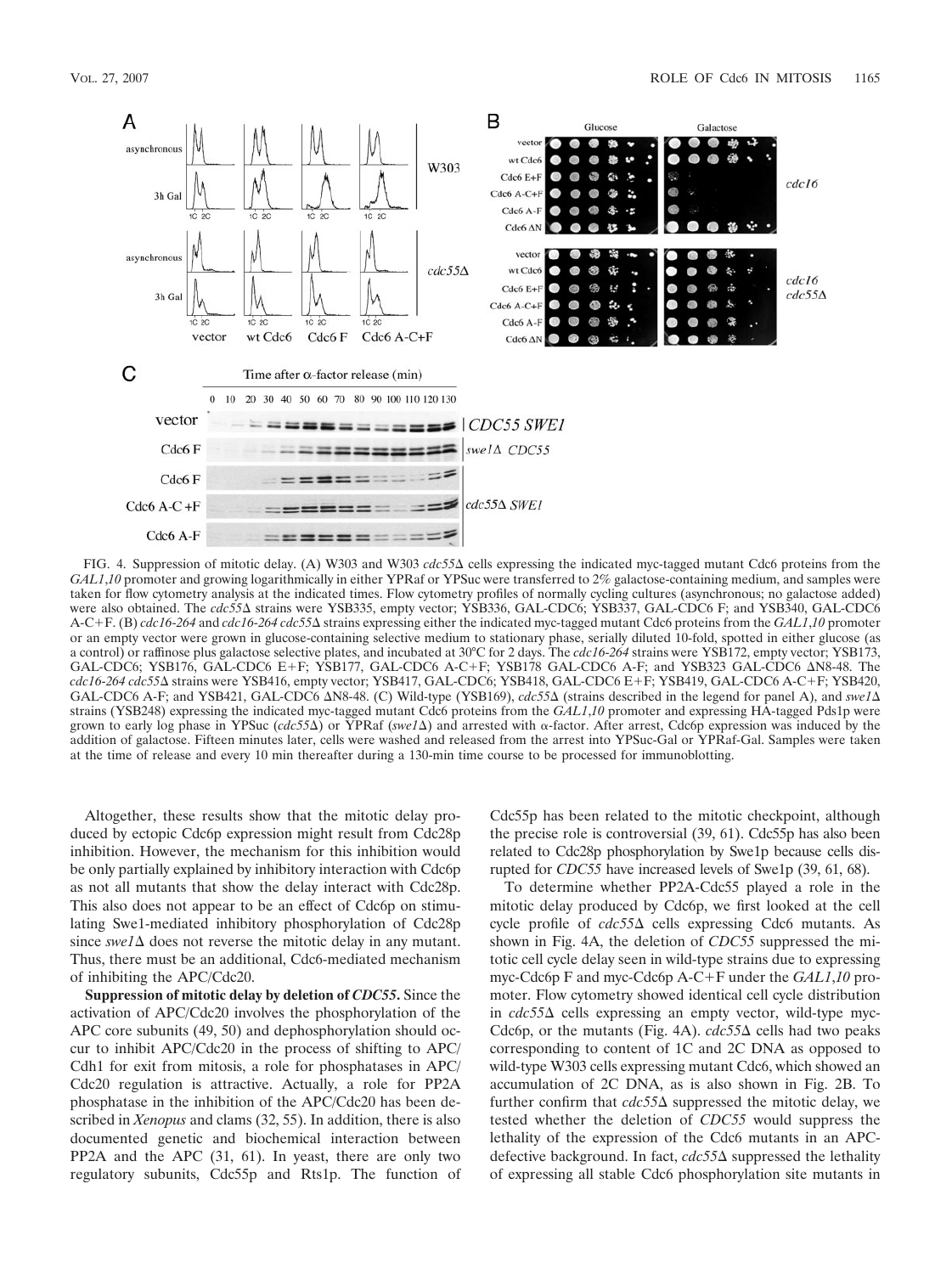

FIG. 5. (A) Interaction between Cdc6p and Cdc55p. W303 strains expressing HA-tagged Cdc55p (YSB399) and either the indicated myc-tagged mutant Cdc6p from the *GAL1*,10 promoter or an empty vector were grown to mid-log phase in YPRaf, galactose was added to induce the expression of Cdc6p for 3 h, and total extracts were prepared. The top and middle panels represent a fraction (1/500) of the total input material in the immunoprecipitation (IP) blotted with the anti-myc-Cdc6 (9E10) and anti-Cdc55-HA (12CA5) antibodies, respectively. The bottom panel represents one-third of the Cdc6-myc immunoprecipitates blotted with the anti-HA antibody 12CA5. The Cdc55-HA strains used were YSB289, empty vector; YSB290, GAL-CDC6; and YSB291, GAL-CDC6 F. wt, wild type. (B) Cell cycle-specific interaction between Cdc6, Cdc55, and Tpd3. Yeast cells with a copy of *MET-CDC6* and another copy of myc-tagged *CDC6* expressed under its own promoter and containing a chromosomal copy of Cdc55-HA (YSB393) was grown in synthetic medium and arrested with  $\alpha$ -factor and released in rich medium. Samples were taken, and total cell extracts were prepared from arrested cells and from cells at the indicated times after release. Cdc6-myc immunoprecipitates prepared with the 9E10 antibody were blotted and probed with 9E10, 12CA5, and  $\alpha$ -Tpd3 for Cdc6-myc, Cdc55-HA, and Tpd3, respectively. (C and D) Cdc55-PP2A activity during the cell cycle in wild-type cells (C) or in cells depleted of Cdc6 in mitosis (D). Yeast cells with a copy of *MET-CDC6* and another copy of myc-tagged *CDC6* expressed under its own promoter (YSB393) or an empty vector (YSB534) and containing a chromosomal copy of Cdc55-HA were grown in synthetic medium without methionine and arrested with  $\alpha$ -factor. They were further treated as described in the legend for Fig. 1B. Extracts, immunoprecipitations, and phosphatase assays were carried out at the indicated time points. Histograms represent the mean values and standard errors of three experiments. Immunoprecipitated HA-Cdc55 from both yeast strains that was used to normalize the phosphatase levels is shown below the graphs.  $-$ , absence of;  $+$ , presence of.

the *cdc16*-*264* strain (Fig. 4B). Finally, we compared the kinetics of Pds1p-HA degradation of *cdc55* cells expressing Cdc6p phosphorylation site mutants to the kinetics of degradation in wild-type strains expressing the same Cdc6 mutants. *cdc55* cells containing *HA-PDS1* under the control of its natural promoter and *myc-CDC6* mutants under the *GAL1*,*10* promoter were arrested with  $\alpha$ -factor and released as described in the legend for Fig. 2C. As described for experiments with the  $swe1\Delta$  strain, these experiments were performed simultaneously with those shown in Fig. 2C, where a wild-type isogenic strain carrying an empty vector was used as control for normal Pds1 degradation kinetics and where the effects of the Cdc6 mutants in the wild-type (*CDC55*) background are shown. Figure 4C shows a return to normal kinetics of Pds1p-HA degradation in the *cdc55* strain expressing myc-Cdc6p F, myc-Cdc6p A-C+F, and myc-Cdc6p A-F as opposed to  $swel\Delta$ *CDC55* strains expressing myc-Cdc6p F. These results demonstrate that Cdc55p is involved in the delays caused by ectopic Cdc6p expression (39, 61, 68).

**Cdc6 interacts physically and functionally with Cdc55, but only during mitosis.** To obtain evidence for a direct role for

Cdc6 in Cdc55 activity, we determined whether Cdc6p and Cdc55p could interact. We HA tagged the chromosomal copy of *CDC55* in cells expressing wild-type and myc-Cdc6 F under the *GAL1*,*10* promoter and performed coimmunoprecipitation assays. As shown in Fig. 5A, Cdc55p immunoprecipitated with both wild-type myc-Cdc6p and myc-Cdc6p F. It also interacted with other Cdk-phosphorylation site mutants of Cdc6 (not shown).

To rule out the possibility that the interaction was an artifact of *GAL* induction, we performed immunoprecipitation assays with extracts from cells expressing myc-Cdc6 from its own promoter. Furthermore, we assessed the interaction at various points in the cell cycle in cells growing synchronously after --factor release. We observed a clear, cell cycle-specific interaction between myc-Cdc6p and Cdc55p-HA that occurred at about 80 min after release and was somewhat diminished by 90 min (Fig. 5B). The narrow interval of interaction may explain why the asynchronous cells used in Fig. 5A showed less Cdc55 in the Cdc6 immunoprecipitates than did the synchronized cells in Fig. 5B. The interaction occurred when the levels of myc-Cdc6p were maximum, which is in agreement with our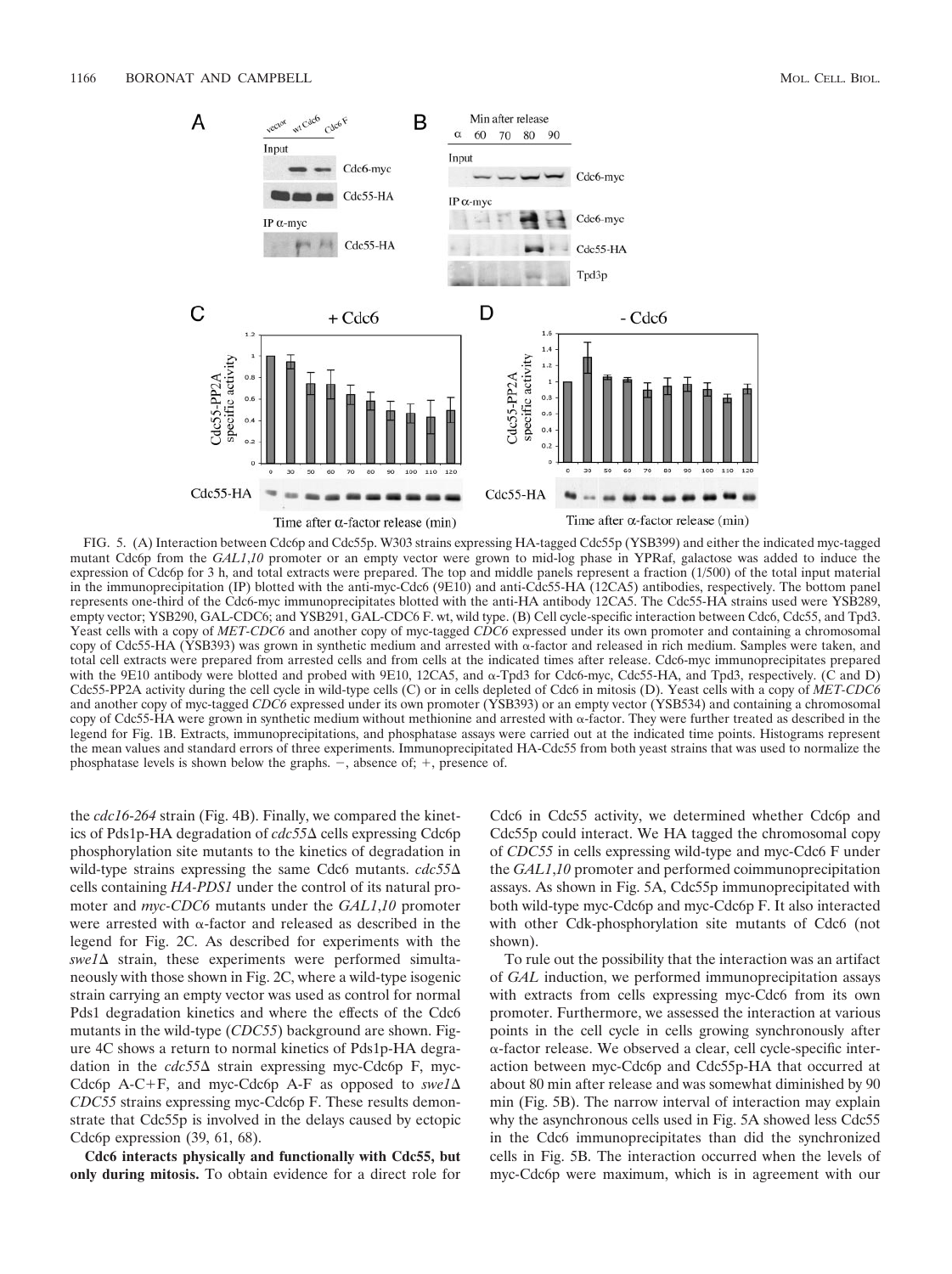hypothesis that Cdc6p is present at sufficient levels to inhibit APC/Cdc20 after the metaphase-to-anaphase transition. We also probed the blot carrying proteins immunoprecipitated by the anti-myc-Cdc6 antibody with an antibody against a structural subunit of the PP2A, Tpd3p, and we found that Tpd3p was present in the immunoprecipitate, suggesting that Cdc6p interacted with the PP2A holoenzyme and not just with the regulatory subunit Cdc55p (Fig. 5B). We obtained identical results with a strain where Cdc55 was not tagged (not shown).

The suppression of Cdc6-mediated cell cycle delay in *cdc55* mutants and the Cdc6/Cdc55 interaction suggest the possibility that Cdc6p might affect the kinetics of dephosphorylation or the ratio of phosphorylation/dephosphorylation of a Cdc55 substrate and, in turn, affect the passage through mitosis. Phosphatase PP2A associated with Ccd55p has recently been described as a negative regulator of mitosis (62, 70) by preventing Net1p phosphorylation and Cdc14p nucleolar release (47). We reasoned that Cdc6p could affect the cell cycle-regulated activity of PP2A-Cdc55. To study this possibility, we measured the Cdc55-associated phosphatase activity in wild-type cells  $release$  from  $\alpha$ -factor arrest and in cells treated similarly but deprived of Cdc6p. We observed that PP2A-Cdc55-specific activity gradually decreased in wild-type cells, reaching 50% of the initial activity at 80 min after release (Fig. 5C). In contrast, in cells that proceeded through mitosis without Cdc6p, the specific activity of PP2A-Cdc55 was maintained at a level similar to that observed in  $G_1$  phase (Fig. 5D). Note the change in ordinate scales in the two graphs shown in Fig. 5C and D. As an independent control for cell cycle progression, we monitored spindle elongation. Long anaphase spindles started to appear at the same time in both strains, namely, by 70 min after release, and reached a maximum in both strains at 90 min, which was in agreement with numerous previous studies (13, 58, 74). This indicates that the reduction in PP2A-Cdc55 activity in cells expressing Cdc6 occurred during anaphase and that the sustained PP2A-Cdc55 activity in cells deprived of mitotic Cdc6 also occurred during anaphase and was not due to failure to enter mitosis. The phosphatase assay shows a functional interaction between Cdc6 and PP2A-Cdc55 at the same point in the cell cycle as where physical interaction is observed. The functional interaction supports the conclusion that the physical interaction is physiologically significant (see Discussion).

**Ability of Cdc6 mutants to interact with Cdc55 and cause delay.** To gain more insight into the interaction between Cdc6p and Cdc55p and into its physiological significance, we analyzed the strength of interactions between Cdc55p and various Cdc6p deletion mutants. According to crystallographic data obtained with archaeal Cdc6 and upon alignment of archaeal Cdc6 with the *Schizosaccharomyces pombe* Cdc6p ortholog, Cdc18, Liu and colleagues proposed that Cdc6p is structured in three domains: the two more N-terminal domains form an AAA<sup>+</sup>-type nucleotide binding fold, and the third domain, at the C terminus, adopts a winged-helix fold similar to that of known DNA binding modules (35). Since domains I and II are involved in the assembly of pre-RC and the formation of active replication complexes (42, 53, 65, 48) and since Cdc6p with a deletion in the amino acids 8 to 48 can still interact with Cdc55p (not shown), we reasoned that domain III in Cdc6p could be important for Cdc55p interaction. By alignment of *S.*



FIG. 6. (A) Structure/function analysis of the effect of various Cd6p deletion mutations on the extent of interaction with Cdc55p. W303 strains expressing HA-tagged Cdc55p (YSB399) and carrying either an empty vector or vectors expressing the indicated myc-tagged Cdc6p C-terminal deletion mutant from the *GAL1*,*10* promoter were grown to mid-log phase in YPRaf, galactose was added to induce the expression of Cdc6p for 3 h, and total extracts were prepared and subjected to immunoprecipitation. The top panel corresponds to myc immunoprecipitates blotted with the 9E10 anti-myc antibody. The bottom panel corresponds to myc immunoprecipitates blotted with the 12CA5 anti-HA antibody. The Cdc55-HA strains were YSB289, empty vector; YSB290, GAL-CDC6; YSB423, GAL-CDC6 401-513; YSB424, GAL-CDC6 428-513; YSB425, GAL-CDC6 494-513; YSB427, GAL-CDC6 401-513 A-C; YSB428, GAL-CDC6 428-513 A-C; and YSB429, GAL-CDC6 494-513 A-C. (B) Pds1-HA degradation kinetics in cells expressing endogenous levels of either wild-type (wt) Cdc6p or different Cdc6 deletion mutants, each of which is indicated to the left of each blot. As a control of nonfunctional Cdc6p, the effect of the expression of Cdc6 K114E is also included. Yeast cells with a copy of *MET-CDC6* (K4055) and a plasmid-borne copy of the indicated myctagged *CDC6* mutant expressed under the control of its own promoter or an empty vector and also containing a chromosomal copy of Pds1-HA were subjected to the same experimental conditions as those described in the legend for Fig. 1B. The strains used were YSB441, CDC6; YSB442, empty vector; YSB488, CDC6 401-513; YSB490, 494-513; YSB482, 401-513 A-C; YSB483 494-513 A-C; and YSB479, CDC6 K114E.

*cerevisiae* Cdc6p with *S. pombe* Cdc18, we determined that domain III in *S. cerevisiae* encompassed the last 113 amino acids, from 401 to 513. We constructed yeast strains that expressed Cdc6p mutants lacking different portions of the Cterminal domain under the *GAL1*,*10* promoter, and we carried out Cdc6p/Cdc55p coimmunoprecipitation assays. A series of mutants was also constructed in which, in addition to various deletions at the Cdc6p C terminus, the N-terminal domain had the Cdc28 phosphorylation site mutations A to C. The A to C mutants failed to interact with Cdc28p. As shown in Fig. 6A, Cdc55p-HA can interact with myc-Cdc6p lacking amino acids 401 to 513, suggesting that the interaction involves amino acids 49 to 401. Interestingly, the deletion of the last 20 amino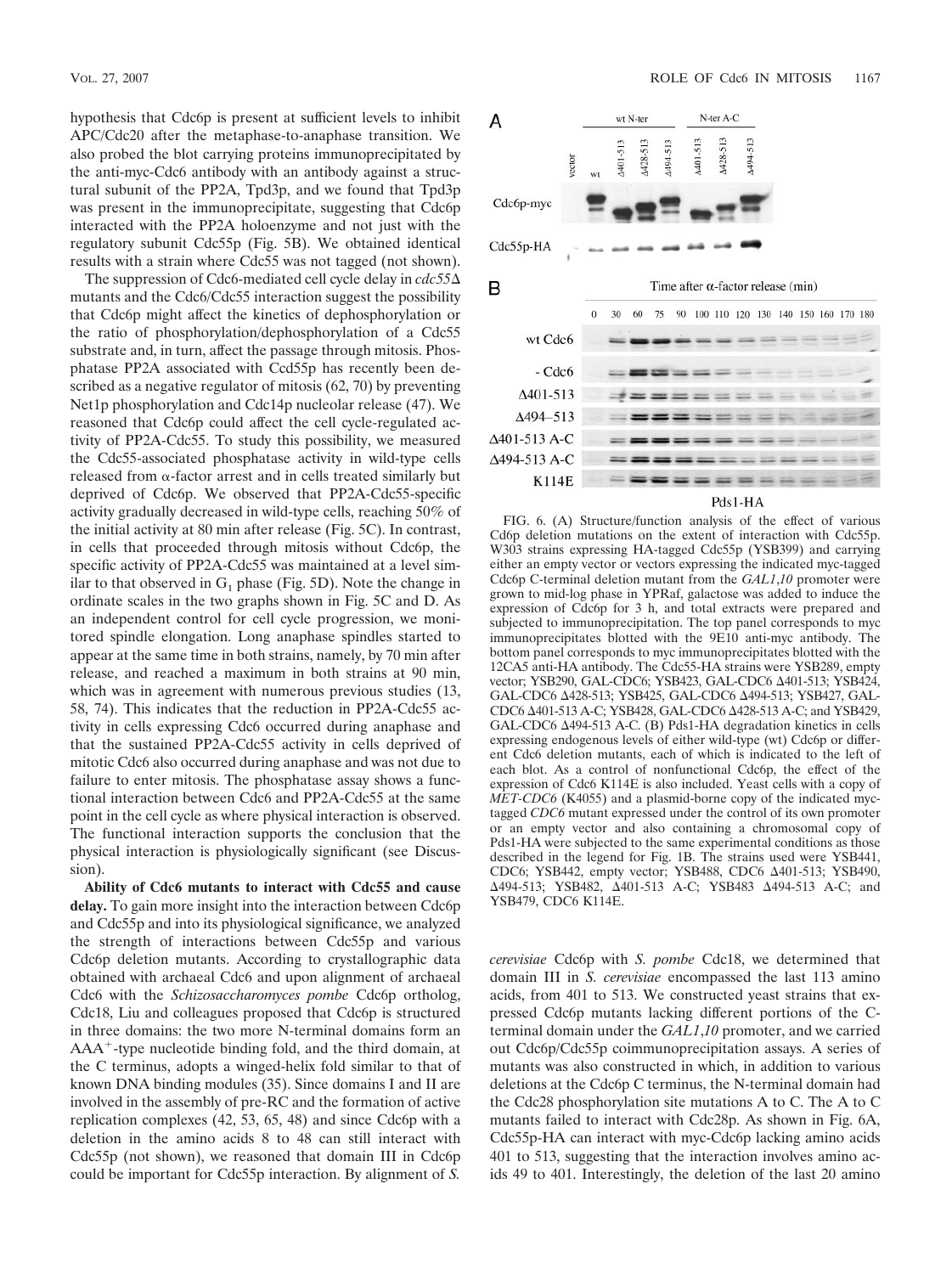acids (494 to 513) seemed to increase the interaction with Cdc55p. This effect was especially evident when Cdc6p had the A to C Cdk site mutations in the N-terminal domain, suggesting a competition between Cdc55p and Cdc28p for binding Cdc6p. This competition may account for the fact that the *cdc6N* mutant binds Cdc55 but does not lead to detectable attenuation of APC/Cdc20 Pds1 degradation. The results also show that the last 20 amino acids of Cdc6p (494 to 513) may have an inhibitory role in the interaction between Cdc6p and Cdc55p.

We also tested the ability of these Cdc6p mutant proteins to carry out various Cdc6p functions. When these mutants were expressed as the only source of Cdc6p, none of them could support growth (not shown). We next tested the effect of expressing these C-terminal deletion mutants on the Pds1p degradation in a normal cell cycle. The expression of all C-terminal deletion mutants resulted in a wild-type profile of Pds1p accumulation and degradation, which was expected, as all of them could interact with HA-Cdc55p. Mutant Cdc6p $\Delta$ 401-513 A-C shows an enhanced interaction with HA-Cdc55p but an identical Pds1-HA degradation profile, suggesting that a limited quantity of Cdc55-HA interacting with Cdc6 may suffice to exert a physiological effect.

We have thus found that C-terminal deletion mutants that interact with Cdc55p have an effect on Pds1p accumulation which is like that of wild-type Cdc6p. The fact that none of these mutants can support growth and yet most of them inhibit the APC to levels similar to those of wild-type Cdc6p indicates that the faster Pds1p degradation kinetics in cells not expressing any source of Cdc6p is not due to lethality effects associated with the lack of Cdc6p replication function, but rather to another function in the Cdc6p itself. In a similar manner, the expression of myc-Cdc6pK114E as the only source of Cdc6p, a mutant defective in pre-RC formation that does not support growth (42, 65), also results in normal kinetics of Pds1p degradation (Fig. 6B). This result also suggests that preventing the assembly of the pre-RC in mitosis is not an essential step for the role of Cdc6p in modulating mitosis.

# **DISCUSSION**

These studies were initiated in an attempt to explain the inhibition of mitosis observed by Bueno and Russell (5) due to the ectopic expression of Cdc6 in  $G_2$  phase, but not in other phases of the cell cycle. A partial explanation for Cdc6-induced mitotic delay was previously found in the fact that a highly overproduced Cdc6 mutant protein inhibited Cdc28 activity, which is needed to activate the APC through phosphorylation of the Cdc20 subunit. However, it was not clear whether this was the only mechanism by which Cdc6 inhibited mitosis or whether it could occur with endogenous levels of Cdc6. Therefore, we decided to study the effects of various Cdc6 mutants, particularly but not exclusively those that fail to interact with Cdc28, to try to identify other, potentially more direct, Cdc6 mediated mechanisms for modulating the APC (20). Four lines of evidence support the existence of two Cdc6-dependent mitotic inhibitory mechanisms, one dependent on Cdc28 and one not. First, we previously showed that ectopic expression of one Cdc6 phosphorylation site mutant (Cdc6 F) was lethal in a mutant affecting a core subunit of the APC, *cdc16*. Second,

here we find that the depletion of Cdc6 causes an advancement of the time of complete degradation of APC substrates. Third, the manipulation of levels of Cdc6 through *GAL* induction causes a delay of complete degradation of two APC substrates, Pds1 and Clb2, but some Cdc6 mutants that neither interact with nor inhibit Cdc28 cause even greater delay than does wild-type Cdc6. Fourth, these latter mutants have an additive effect on cell viability with benomyl, a drug that leads to the inhibition of APC/Cdc20.

The Cdc6 depletion experiment seems to confirm that endogenous levels of Cdc6 could inhibit the APC and that the high levels used in previous studies and required to inhibit Cdc28 were not essential. The cell cycle expression profile of Cdc6p (Fig. 1A) and the effect of turning off Cdc6p expression (Fig. 1B) suggest that Cdc6p would inhibit the APC/Cdc20 after its activation, perhaps contributing to its shutoff once it had functioned.

One novel observation made during control experiments was that, unexpectedly, the levels of Cdc6p in late mitosis are at least as high as those reached upon the induction of the *GAL1*,*10* promoter (Fig. 1A). This reduced the concern that effects observed after galactose induction could be artifacts of overproduction and allowed us to use *GAL* induction to study possible Cdc28-independent effects of Cdc6. By flow cytometry, we showed that Cdc6 mutants produce a strong delay of cells in  $G_2/M$  and that this cell cycle delay correlates with the stabilization of Pds1p and Clb2 (Fig. 2C). The stronger effect of various Cdc6 mutants versus that of the wild type is probably due to the fact that Cdc6 is an intrinsically unstable protein and that the mutations we used lead to stabilization (7, 17, 21, 43).

Several further findings suggested that, while Cdc28 interaction can contribute to these effects of Cdc6, they cannot explain the whole cell cycle delay. An indirect argument is that Pds1 and Clb2 degradation starts at the same time in all situations, suggesting that there is sufficient Cdc28 to activate the APC. A more direct argument derives from the difference in the ability of Cdc6p  $A-C+F$  and Cdc6p F to inhibit Cdc28p, which implies the existence of two mechanisms relevant to the  $G<sub>2</sub>/M$  delay. One involves inhibitory interaction between Cdc6p and Cdc28p at very high levels of Cdc6p and is represented by Cdc6p F, which interacts with Cdc28p in vitro and partially inhibits Cdc28p in nocodazole-arrested cells in vivo (Fig. 3). The second and new mode of inhibition is highlighted by Cdc6p A-CF, which does not bind Cdc28p in vitro or inhibit Cdc28p in vivo detectably (Fig. 3) but nevertheless extends the half life of APC targets and blocks the cell cycle in mitosis (Fig. 2 and 4). The Cdc28-independent mechanism could operate in the presence of lower levels of Cdc6 protein and would be in agreement with the fact that we observed a delay in Pds1p degradation very shortly after Cdc6 induction with galactose, when Cdc6 levels were still quite low and would not be expected to inhibit Cdc28, and with the fact that we observed the same growth defects in medium containing either 2% galactose or 0.02% galactose, which induces levels of Cdc6p expression much lower than 2% (not shown). It may also be significant that, although we did observe some in vivo inhibition of Cdc28p by Cdc6p F, the level of inhibition was much lower than that previously described by others studying the Cdc6-d2 mutant protein (43). This difference most likely arises from the fact that Cdc6p F mutants are less stable and do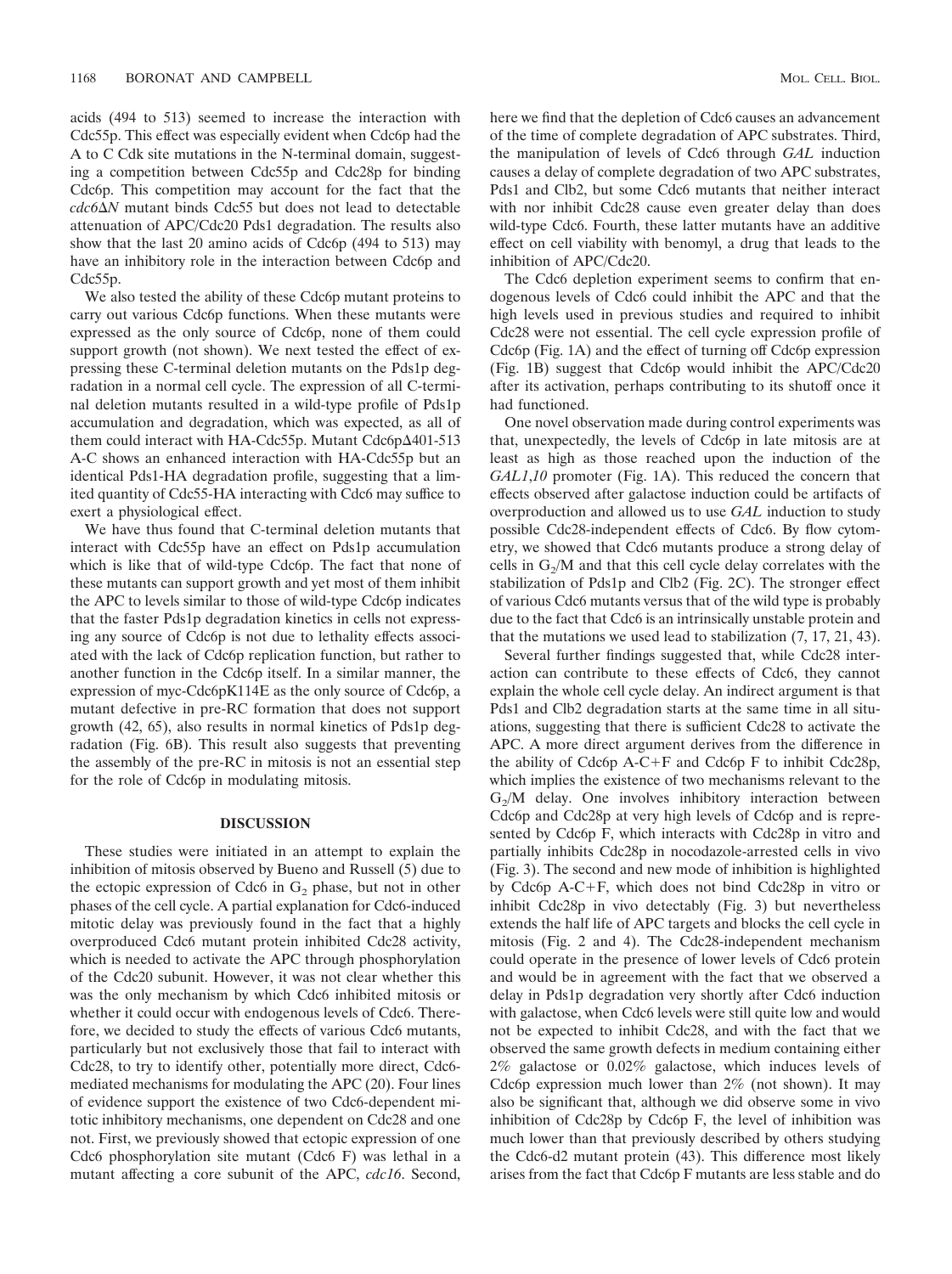not accumulate to levels as high as those of Cdc6-d2 (43). The presence of active Cdc28p in Cdc6-F mutants demonstrated in Fig. 3, however, was unexpected, even though the APC seems to be inhibited, as evidenced by Pds1p stabilization and cell cycle delay.

Several potential Cdc6-mediated mechanisms that might explain Cdc6-dependent, Cdc28-independent cell cycle delays were considered and ruled out. The stabilization of the Sic1p Clb/Cdc28 repressor was not at work since  $sic1\Delta$  does not reduce Cdc6-induced mitotic delay (43). Stimulating inhibitory phosphorylation of Cdc28p Tyr 19 by the Swe1 kinase was not the explanation, since  $\frac{\text{swel}\Delta}{\text{dd}}$  did not reverse either the inhibition of Pds1p degradation in cells expressing Cdc6 F (Fig. 4C) or the morphological defects of the strains expressing other phosphorylation site mutants. The inhibition of Mih1 seemed unlikely since the disruption of *MIH1* affected only strains overexpressing wild-type Cdc6 or C-terminal mutants, which, interestingly, are those that are capable of interacting with Cdc28p, but not strains expressing other phosphorylation site mutants (Fig. 3A and B). These data are very similar to previous reports describing *cdc34 sic1* mutants. The disruption of *SWE1* was not capable of rescuing the  $G_2/M$  arrest of *cdc34*  $sic1\Delta$  strains grown at the restrictive temperature, whereas these cell cycle defects were increased in a  $mih1\Delta$  background (29), which is what we see with cell cycle delay during the expression of stable Cdc6 mutants. Our results are in agreement with this Cdc34 substrate being Cdc6. Cell cycle checkpoints were not involved.

Adenovirus E4orf4 protein induces Cdc55-PP2A-dependent growth arrest in yeast and interacts with the APC. Also, as with Cdc6, adenovirus protein E4orf4 expression in yeast results in a mitotic delay increased in a  $mih1\Delta$  background but not suppressed by the disruption of *SWE1* (31). We therefore investigated *cdc55* mutants defective in a regulatory subunit of PP2A and found that *cdc55*∆ suppresses the Cdc6-mediated delay of APC substrate destruction, the Cdc6-mediated cell cycle delay, and the lethality of the overexpression of Cdc6p in a *cdc16* (APC mutant) background (Fig. 4). Normal Pds1 degradation (Fig. 4C) suggests that  $cdc55\Delta$  does not just lead to a bypass of a mitotic exit block related to the inhibition of separase, which is required to downregulate Cdc55-phosphatase 2A activity (47), as a result of the increased levels of Pds1 (securin), a separase inhibitor. Instead, the reversal of Cdc6 induced APC target stabilization suggests that *CDC55* may be involved at a step prior to the separase-PP2A interaction step (47). Furthermore, the premature release of Cdc14 into the nucleus, which might occur in  $cdc55\Delta$  cells (47), would not be expected to enhance Pds1 degradation since Cdc14 is not an activator of APC-Cdc20. We also do not think that the *cdc55* is acting to decrease the inhibition of Cdc28p, since Swe1p protein kinase levels are increased in  $cdc55\Delta$  cells which should result in increased Cdc28p inhibition (39, 61, 68). Furthermore, Cdc55-PP2A is not the phosphatase involved in removing the activating phosphorylation of Cdc28p at Thr 169 (8). Despite the fact that  $cdc55\Delta$  does not suppress the growth defects of *cdc23* or *cdc16* strains grown at the restrictive temperature (61), it can suppress the temperature sensitivity of *cdc20*-*1* mutants (61), maybe by indirectly activating APC/ Cdh1, as suggested by Wang and Ng (62). A more likely possibility is that ectopic expression of Cdc6p could be leading to

changes in the phosphorylation status of a common substrate of both Cdc28 and Cdc55 required for APC/Cdc20 activity or even in the phosphorylation status of the APC/Cdc20 itself. This could occur by Cdc6 targeting Cdc55-PP2A to this substrate. *CDC55* deletion would result in the inability of Cdc6 to target Cdc55-PP2A to this substrate and thus restore APC/ Cdc20 activity. In other words, Cdc6 may affect a substrate whose phosphorylation state is kept within a functional range by an appropriate balance of Cdc28 and Cdc55 activities.

If Cdc6 targets Cdc55 to substrates in mitosis, then we predict that the two proteins would interact. In fact, we presented evidence for both physical and functional interaction between Cdc6 and Cdc55 during mitosis (Fig. 5). Cdc6 and Cdc55 coimmunoprecipitate during mitosis, and Cdc6 has an effect on PP2A-Cdc55 phosphatase since cells expressing Cdc6 show downregulation of PP2A-Cdc55 activity in anaphase and cells lacking Cdc6 show no decrease in PP2A-Cdc55 activity (Fig. 5C and D). The sustained levels of PP2A-Cdc55 activity might be expected to inhibit mitosis, but this is difficult to sort out given that the absence of Cdc6 will also lead to an increase in Cdc28 protein kinase activity. The fact that Cdc6p interacts with Cdc55p in mitosis but not other parts of the cell cycle and the fact that, in the absence of Cdc6p, Pds1p degradation is increased suggest that Cdc6p-Cdc55p interaction should have an inhibitory effect on the protease activity of the APC. This APC inhibitory effect might occur in the context of decreasing levels of Cdc55 phosphatase activity, as our results suggest, by increased phosphorylation of APC regulators. This might seem to contradict the observed reduced inhibition of APC in elevated PP2A-Cdc55 in cells lacking Cdc6, but in the absence of Cdc6, the higher levels of Cdc55 could not be targeted to mitotic substrates, and as mentioned above, an increase in Cdc28 protein kinase activity would counteract higher Cdc55 phosphatase activity.

The idea that Cdc6 may play a role in mitosis in addition to its function as a component of the pre-RC has been repeatedly proposed since it was shown that the ectopic expression of wild-type Cdc6 resulted in a delay in the  $G_2/M$  stage of the cell cycle (5), and other groups have consistently reported similar results both for budding and fission yeast (24, 43). In addition to Cdc6 inhibiting entry into mitosis, Clb/Cdc28 inhibition by Cdc6 has been implicated in promoting timely exit from the cell cycle (46, 63, 6, 2). Newly synthesized and stabilized Cdc6, which is present at significant levels (Fig. 1), could also serve in a normal cell cycle to fully inhibit APC/Cdc20 before Cdc20 degradation in late mitosis. At this point, Cdc6 could interact with CDC55-PP2A and perhaps contribute to its downregulation, as results in Fig. 5 suggest. An interesting possibility is that Cdc28-bound Cdc6 could affect Cdc55 phosphatase activity. Despite the decrease in Cdc55-PP2A activity, the remaining activity could be targeted to a mitotic substrate that would then contribute to the deactivation of the APC/Cdc20. Alternatively, increased phosphorylation of APC regulators would result in APC/Cdc20 inhibition. Cdc6-mediated inhibition of Clb/Cdc28 would provide an additional means to inactivate APC/Cdc20. In fact, we have observed that Cdc6  $\Delta N$  interacts with Cdc55, but does not interact with Cdc28 and does not inhibit the cell cycle, suggesting that both Cdc28 inhibition and Cdc55 inhibition may be required for proper APC regulation.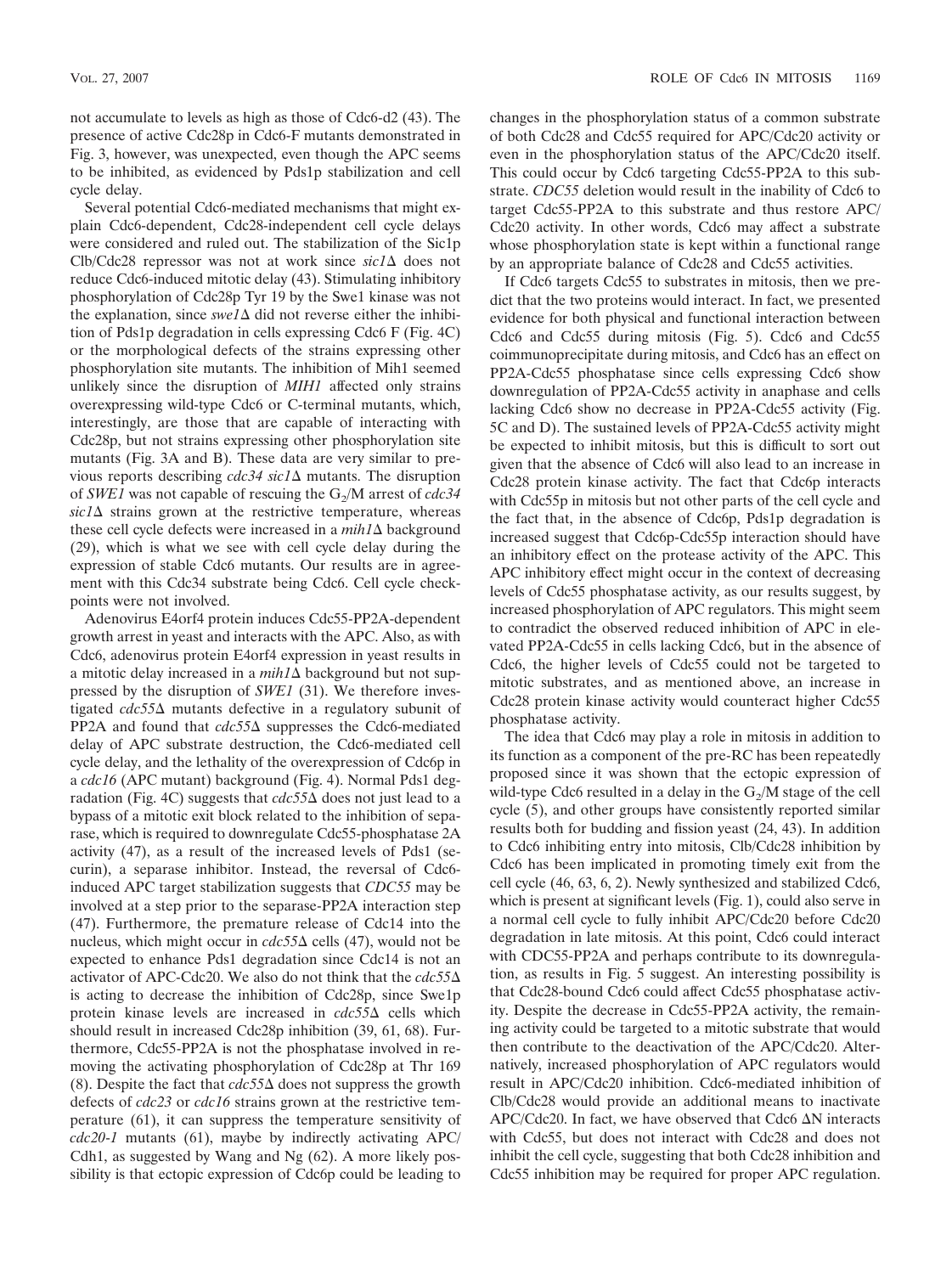### **ACKNOWLEDGMENTS**

We thank Doug Koshland and Paul Russell for plasmids, Karen Heichmann, Ray Deshaies, and Kim Nasmyth for strains, and J. R. Broach for antibodies against Tpd3. We also thank Benjamin Pina for the use of his laboratory for some of the work.

This work was supported by TRDRP 9RT-0179 and NIH GM25508.

#### **REFERENCES**

- 1. **Amon, A., U. Surana, I. Muroff, and K. Nasmyth.** 1992. Regulation of p34CDC28 tyrosine phosphorylation is not required for entry into mitosis in *S. cerevisiae*. Nature **355:**368–371.
- 2. **Archambault, V., C. X. Li, A. J. Tackett, R. Wasch, B. T. Chait, M. P. Rout, and F. R. Cross.** 2003. Genetic and biochemical evaluation of the importance of Cdc6 in regulating mitotic exit. Mol. Biol. Cell **14:**4592–4604.
- 3. Basco, R. D., M. D. Segal, and S. I. Reed. 1995. Negative regulation of G<sub>1</sub> and G2 by S-phase cyclins of *Saccharomyces cerevisiae*. Mol. Cell. Biol. **15:**5030–5042.
- 4. **Booher, R. N., R. J. Deshaies, and M. W. Kirschner.** 1993. Properties of *Saccharomyces cerevisiae* wee1 and its differential regulation of p34CDC28 in response to  $G_1$  and  $G_2$  cyclins. EMBO J. 12:3417–3426.
- 5. **Bueno, A., and P. Russell.** 1992. Dual functions of CDC6: a yeast protein required for DNA replication also inhibits nuclear division. EMBO J. **11:** 2167–2176.
- 6. **Calzada, A., M. Sacristan, E. Sanchez, and A. Bueno.** 2001. Cdc6 cooperates with Sic1 and Hct1 to inactivate mitotic cyclin-dependent kinases. Nature **412:**355–358.
- 7. **Calzada, A., M. Sanchez, E. Sanchez, and A. Bueno.** 2000. The stability of the Cdc6 protein is regulated by cyclin-dependent kinase/cyclin B complexes in *Saccharomyces cerevisiae*. J. Biol. Chem. **275:**9734–9741.
- 8. **Cheng, A., K. E. Ross, P. Kaldis, and M. J. Solomon.** 1999. Dephosphorylation of cyclin-dependent kinases by type 2C protein phosphatases. Genes Dev. **13:**2946–2957.
- 9. **Clarke, D. J., and J. F. Gimenez-Abian.** 2000. Checkpoints controlling mitosis. Bioessays **22:**351–363.
- 10. **Cocker, J. H., S. Piatti, C. Santocanale, K. Nasmyth, and J. F. Diffley.** 1996. An essential role for the Cdc6 protein in forming the pre-replicative complexes of budding yeast. Nature **379:**180–182.
- 11. **Cohen-Fix, O., J. M. Peters, M. W. Kirschner, and D. Koshland.** 1996. Anaphase initiation in *Saccharomyces cerevisiae* is controlled by the APCdependent degradation of the anaphase inhibitor Pds1p. Genes Dev. **10:** 3081–3093.
- 12. **Desdouets, C., C. Santocanale, L. S. Drury, G. Perkins, M. Foiani, P. Plevani, and J. F. Diffley.** 1998. Evidence for a Cdc6p-independent mitotic resetting event involving DNA polymerase alpha. EMBO J. **17:**4139–4146.
- 13. **Detweiler, C. S., and J. J. Li.** 1997. Cdc6p establishes and maintains a state of replication competence during G1 phase. J. Cell Sci. **110:**753–763.
- 14. **Diffley, J. F.** 2001. DNA replication: building the perfect switch. Curr. Biol. **11:**R367–R370.
- 15. **Donaldson, A. D., and J. J. Blow.** 1999. The regulation of replication origin activation. Curr. Opin. Genet. Dev. **9:**62–68.
- 16. **Drury, L. S., G. Perkins, and J. F. Diffley.** 1997. The Cdc4/34/53 pathway targets Cdc6p for proteolysis in budding yeast. EMBO J. **16:**5966–5976.
- 17. **Drury, L. S., G. Perkins, and J. F. Diffley.** 2000. The cyclin-dependent kinase Cdc28p regulates distinct modes of Cdc6p proteolysis during the budding yeast cell cycle. Curr. Biol. **10:**231–240.
- 18. **Dua, R., D. L. Levy, and J. L. Campbell.** 1998. Role of the putative zinc finger domain of *Saccharomyces cerevisiae* DNA polymerase ε in DNA replication and the S/M checkpoint pathway. J. Biol. Chem. **273:**30046–30055.
- 19. **Dutta, A., and S. P. Bell.** 1997. Initiation of DNA replication in eukaryotic cells. Annu. Rev. Cell Dev. Biol. **13:**293–332.
- 20. **Elsasser, S., Y. Chi, P. Yang, and J. L. Campbell.** 1999. Phosphorylation controls timing of Cdc6p destruction: a biochemical analysis. Mol. Biol. Cell **10:**3263–3277.
- 21. **Elsasser, S., F. Lou, B. Wang, J. L. Campbell, and A. Jong.** 1996. Interaction between yeast Cdc6 protein and B-type cyclin/Cdc28 kinases. Mol. Biol. Cell **7:**1723–1735.
- 22. **Foiani, M., G. Liberi, G. Lucchini, and P. Plevani.** 1995. Cell cycle-dependent phosphorylation and dephosphorylation of the yeast DNA polymerase --primase B subunit. Mol. Cell. Biol. **15:**883–891.
- 23. **Glotzer, M., A. W. Murray, and M. W. Kirschner.** 1991. Cyclin is degraded by the ubiquitin pathway. Nature **349:**132–138.
- 24. **Greenwood, E., H. Nishitani, and P. Nurse.** 1998. Cdc18p can block mitosis by two independent mechanisms. J. Cell Sci. **111:**3101–3108.
- 25. **Harper, J. W., J. L. Burton, and M. J. Solomon.** 2002. The anaphasepromoting complex: it's not just for mitosis any more. Genes Dev. **16:**2179– 2206.
- 26. **Holloway, S. L., M. Glotzer, R. W. King, and A. W. Murray.** 1993. Anaphase is initiated by proteolysis rather than by the inactivation of maturationpromoting factor. Cell **73:**1393–1402.
- 27. **Irniger, S., S. Piatti, C. Michaelis, and K. Nasmyth.** 1995. Genes involved in

sister chromatid separation are needed for B-type cyclin proteolysis in budding yeast. Cell **81:**269–278.

- 28. **Jensen, S., M. Segal, D. J. Clarke, and S. I. Reed.** 2001. A novel role of the budding yeast separin Esp1 in anaphase spindle elongation: evidence that proper spindle association of Esp1 is regulated by Pds1. J. Cell Biol. **152:** 27–40.
- 29. **Kaiser, P., R. A. Sia, E. G. Bardes, D. J. Lew, and S. I. Reed.** 1998. Cdc34 and the F-box protein Met30 are required for degradation of the Cdk-inhibitory kinase Swe1. Genes Dev. **12:**2587–2597.
- 30. **Koepp, D. M., J. W. Harper, and S. J. Elledge.** 1999. How the cyclin became a cyclin: regulated proteolysis in the cell cycle. Cell **97:**431–434.
- 31. **Kornitzer, D., R. Sharf, and T. Kleinberger.** 2001. Adenovirus E4orf4 protein induces PP2A-dependent growth arrest in *Saccharomyces cerevisiae* and interacts with the anaphase-promoting complex/cyclosome. J. Cell Biol. **154:** 331–344.
- 32. **Lahav-Baratz, S., V. Sudakin, J. V. Ruderman, and A. Hershko.** 1995. Reversible phosphorylation controls the activity of cyclosome-associated cyclinubiquitin ligase. Proc. Natl. Acad. Sci. USA **92:**9303–9307.
- 33. **Lew, D. J., and S. I. Reed.** 1995. A cell cycle checkpoint monitors cell morphogenesis in budding yeast. J. Cell Biol. **129:**739–749.
- 34. **Lim, H. H., P. Y. Goh, and U. Surana.** 1998. Cdc20 is essential for the cyclosome-mediated proteolysis of both Pds1 and Clb2 during M phase in budding yeast. Curr. Biol. **8:**231–234.
- 35. **Liu, J., C. L. Smith, D. DeRyckere, K. DeAngelis, G. S. Martin, and J. M. Berger.** 2000. Structure and function of Cdc6/Cdc18: implications for origin recognition and checkpoint control. Mol. Cell **6:**637–648.
- 36. **Longtine, M. S., A. McKenzie III, D. J. Demarini, N. G. Shah, A. Wach, A. Brachat, P. Philippsen, and J. R. Pringle.** 1998. Additional modules for versatile and economical PCR-based gene deletion and modification in *Saccharomyces cerevisiae*. Yeast **14:**953–961.
- 37. **McInerny, C. J., J. F. Partridge, G. E. Mikesell, D. P. Creemer, and L. L. Breeden.** 1997. A novel Mcm1-dependent element in the SWI4, CLN3, CDC6, and CDC47 promoters activates  $M/G_1$ -specific transcription. Genes Dev. **11:**1277–1288.
- 38. **McMillan, J. N., R. A. Sia, and D. J. Lew.** 1998. A morphogenesis checkpoint monitors the actin cytoskeleton in yeast. J. Cell Biol. **142:**1487–1499.
- 39. **Minshull, J., A. Straight, A. D. Rudner, A. F. Dernburg, A. Belmont, and A. W. Murray.** 1996. Protein phosphatase 2A regulates MPF activity and sister chromatid cohesion in budding yeast. Curr. Biol. **6:**1609–1620.
- 40. **Nguyen, V. Q., C. Co, and J. J. Li.** 2001. Cyclin-dependent kinases prevent DNA re-replication through multiple mechanisms. Nature **411:**1068–1073.
- 41. **Pasero, P., and E. Schwob.** 2000. Think global, act local—how to regulate S phase from individual replication origins. Curr. Opin. Genet. Dev. **10:**178– 186.
- 42. **Perkins, G., and J. F. Diffley.** 1998. Nucleotide-dependent prereplicative complex assembly by Cdc6p, a homolog of eukaryotic and prokaryotic clamploaders. Mol. Cell **2:**23–32.
- 43. Perkins, G., L. S. Drury, and J. F. Diffley. 2001. Separate SCFCDC4 recognition elements target Cdc6 for proteolysis in S phase and mitosis. EMBO J. **20:**4836–4845.
- 44. **Piatti, S., T. Bohm, J. H. Cocker, J. F. Diffley, and K. Nasmyth.** 1996. Activation of S-phase-promoting CDKs in late  $G_1$  defines a "point of no<br>return" after which Cdc6 synthesis cannot promote DNA replication in yeast. Genes Dev. **10:**1516–1531.
- 45. **Piatti, S., C. Lengauer, and K. Nasmyth.** 1995. Cdc6 is an unstable protein whose de novo synthesis in  $G_1$  is important for the onset of S phase and for preventing a 'reductional' anaphase in the budding yeast *Saccharomyces cerevisiae*. EMBO J. **14:**3788–3799.
- 46. **Pramila, T., S. Miles, D. GuhaThakurta, D. Jemiolo, and L. L. Breeden.** 2002. Conserved homeodomain proteins interact with MADS box protein Mcm1 to restrict ECB-dependent transcription to the  $M/G_1$  phase of the cell cycle. Genes Dev. **16:**3034–3045.
- 47. **Queralt, E., C. Lehane, B. Novak, and F. Uhlmann.** 2006. Downregulation of PP2A<sup>Cdc55</sup> phosphatase by separase initiates mitotic exit in budding yeast. Cell **125:**719–732.
- 48. **Randell, J. C., J. L. Bowers, H. K. Rodriguez, and S. P. Bell.** 2006. Sequential ATP hydrolysis by Cdc6 and ORC directs loading of the Mcm2-7 helicase. Mol. Cell **21:**29–39.
- 49. **Rudner, A. D., K. G. Hardwick, and A. W. Murray.** 2000. Cdc28 activates exit from mitosis in budding yeast. J. Cell Biol. **149:**1361–1376.
- 50. **Rudner, A. D., and A. W. Murray.** 2000. Phosphorylation by Cdc28 activates the Cdc20-dependent activity of the anaphase-promoting complex. J. Cell Biol. **149:**1377–1390.
- 51. **Russell, P., S. Moreno, and S. I. Reed.** 1989. Conservation of mitotic controls in fission and budding yeasts. Cell **57:**295–303.
- 52. **Sa´nchez, M., A. Calzada, and A. Bueno.** 1999. The Cdc6 protein is ubiquitinated in vivo for proteolysis in *Saccharomyces cerevisiae*. J. Biol. Chem. **274:**9092–9097.
- 53. **Schepers, A., and J. F. Diffley.** 2001. Mutational analysis of conserved sequence motifs in the budding yeast Cdc6 protein. J. Mol. Biol. **308:**597–608.
- 54. Shirayama, M., A. Toth, M. Galova, and K. Nasmyth. 1999. APCCdc<sup>20</sup>